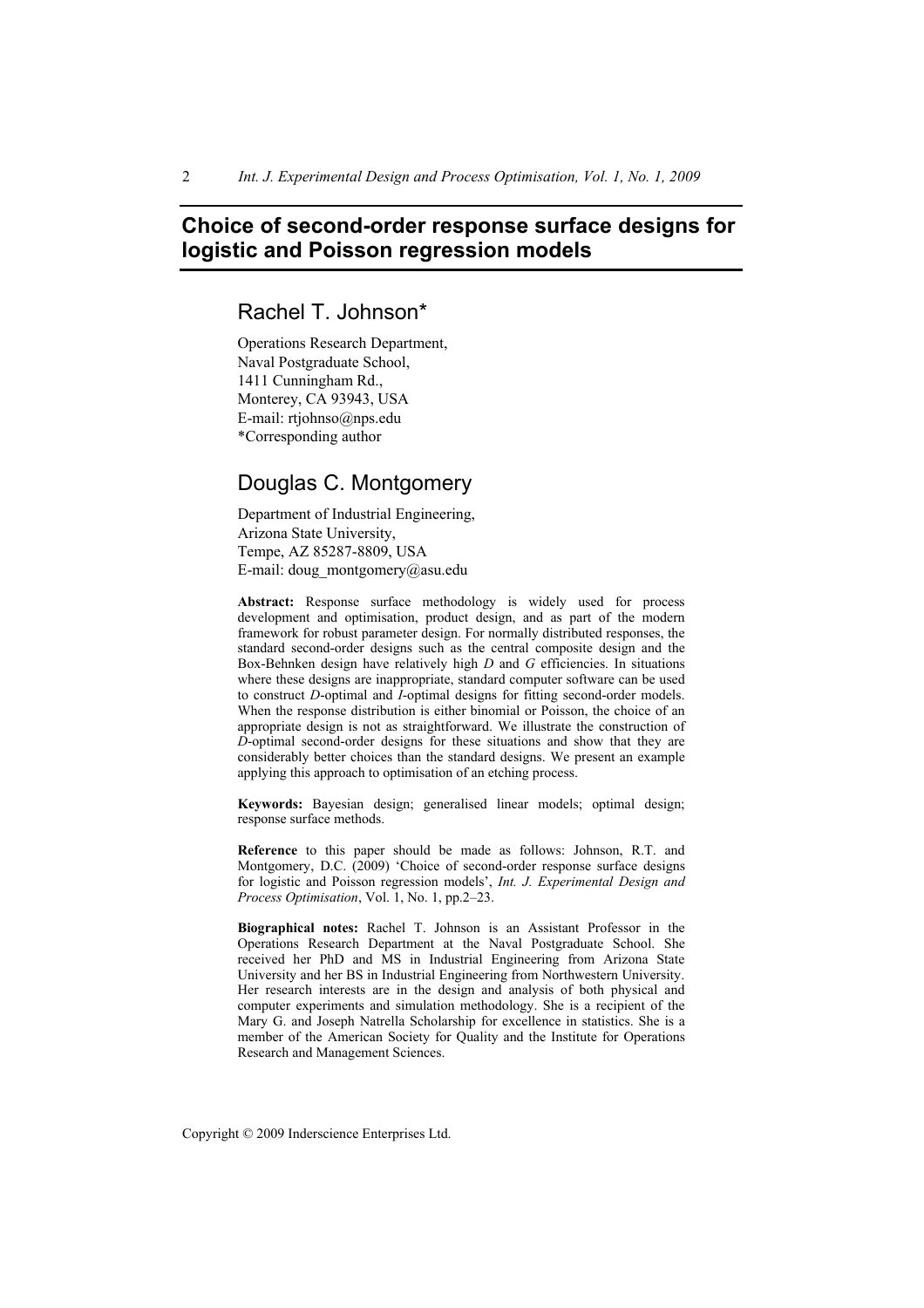Douglas C. Montgomery is Regents' Professor of Industrial Engineering and Statistics, ASU Foundation Professor of Engineering and Co-Director of the Graduate Program in Statistics at Arizona State University. He received his PhD in Engineering from Virginia Tech. His professional interests are in statistical methodology for problems in engineering and science. He is a recipient of the Shewhart Medal, the George Box Medal, the Brumbaugh Award, the Lloyd S. Nelson Award, the William G. Hunter Award and the Ellis Ott Award. He is one of the current chief editors of *Quality and Reliability Engineering International*.

#### **1 Introduction**

Response surface methodology (RSM), introduced by Box and Wilson (1951), has become the standard framework for much of industrial experimentation, including process development and optimisation and product design and development. RSM is also the basis of the modern approach to robust parameter design (see Myers et al., 1992). For a recent review of RSM, see Myers et al. (2004). There are also three books devoted exclusively to various aspects of RSM; Khuri and Cornell (1996), Box and Draper (2007) and Myers et al. (2009).

Fitting a second-order model to the response variable(s) of interest is an integral aspect of RSM. Consequently, the development of appropriate second-order designs and guidance on how to use them is extremely important. There are many standard second-order RSM designs, including the central composite design (CCD) and its variations (the rotatable CCD, the spherical CCD, the small composite design, and the face-centred cube), the Box-Behnken design, the hybrid family of designs, and the Hoke designs. There are situations where standard designs are not always appropriate, such as unusual sample size requirements, non-standard blocking conditions and variations from the standard model. For these scenarios, optimal designs have been suggested and are used frequently in practice. Both *D*-optimal and *I*-optimal designs can be easily constructed using commercial software.

Another non-standard situation arises when the distribution of the response variable is non-normal. For example, the response may be a proportion such as a fraction non-conforming in which case the response distribution is binomial, or it may be a count such as the number of defects on a unit of product in which a logical choice for the response distribution is the Poisson. A widely-used approach to handing a non-normal response is to use a variance-stabilising transformation, such as a power family transformation, and to conduct the RSM model fitting and optimisation in the transformed metric. Another approach is to fit an appropriate generalised linear model to the response data. This is often a better approach than the use of transformations. For example, Myers et al. (2002) present an example where the response variable is a Poisson count and a square root transformation is employed. The resulting second-order model gives negative predictions of the transformed response in the region that is most likely to be of interest to the experimenters, clearly an impossible result. A generalised linear model with a Poisson response would be a better modelling approach because the predicted counts cannot be negative. Lewis et al. (2001) show that a generalised linear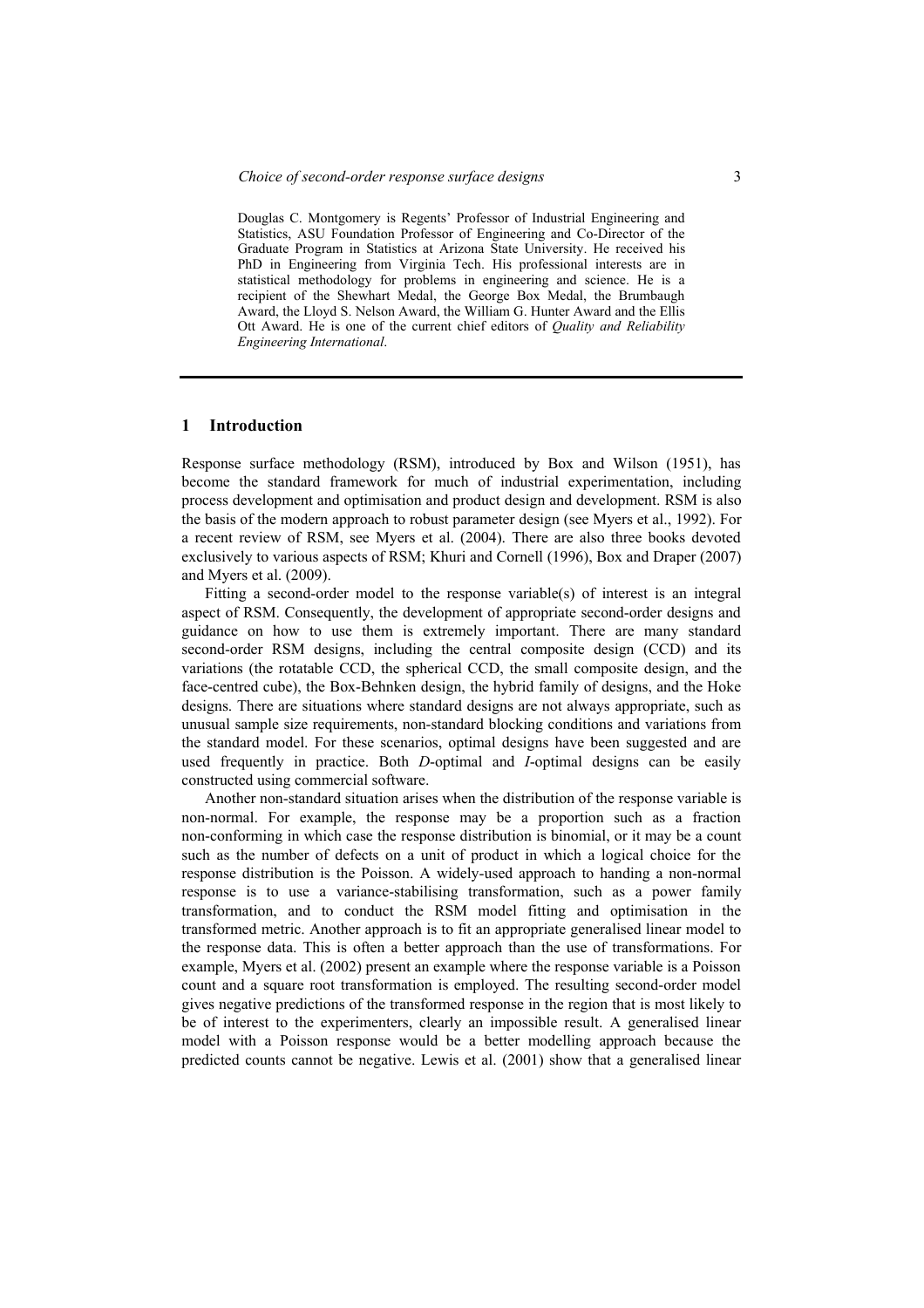model is often preferable to a data transformation because it results in shorter confidence intervals on the mean response, a measure of model fit quality as well as potential prediction accuracy.

If the experimenter plans to fit a second-order model and has a response that is known to be non-normal but is a member of the exponential family (which includes the binomial, Poisson, exponential and gamma distributions), he or she must select an appropriate response surface design. One alternative is to use a standard design. Another alternative is to use an optimal design for the specific response distribution. Until recently, the construction of a *D*-optimal design for a generalised linear model was computationally prohibitive. We discuss this problem in the next section, construct several examples of *D*-optimal designs for the binomial and Poisson response distribution cases, and then compare the resulting designs with standard designs. The *D*-optimal designs are considerably better than the standard designs for both binomial and Poisson responses. We also present an example of using a *D*-optimal design for a Poisson response surface model applied to optimisation of an etching process.

#### **2 Optimal designs for generalised linear models**

A generalised linear model is an extension of ordinary normal-theory linear regression that encompasses both linear and non-linear models, and admits any response distribution that is a member of the exponential family. This includes the familiar normal distribution, as well as the binomial, negative binomial, Poisson, geometric, exponential, gamma and inverse normal distributions. A generalised linear model contains three elements:

- 1 a response distribution
- 2 a linear predictor that involves the design variables, say  $x'\beta$
- 3 a link function *g* that relates the natural mean of the response distribution to the linear predictor, say  $g(\mu) = x' \beta$ .

See Myers and Montgomery (1997) for a tutorial on generalised linear models and Myers et al. (2002) for a more comprehensive presentation.

We are focusing on second-order response surface models, so the linear predictor will always be of the complete second-order model

$$
\mathbf{x}'\boldsymbol{\beta} = \boldsymbol{\beta} + \sum_{i=1}^k \boldsymbol{\beta}_i \mathbf{x}_i + \sum_{i=1}^k \boldsymbol{\beta}_{ii} \mathbf{x}_i^2 + \sum_i \sum_{j=2}^k \boldsymbol{\beta}_{ij} \mathbf{x}_i \mathbf{x}_j
$$
(1)

where  $k$  is the number of design variables. The number of parameters in this model is  $1 + 2k + \frac{k(k-1)}{2}$ .  $p = 1 + 2k + \frac{k(k-1)}{2}$ . For the binomial response distribution, we will use the logistic link, so that the model the experimenter fits is

$$
E(y) = \frac{e^{x'\beta}}{1 + e^{x'\beta}}
$$
 (2)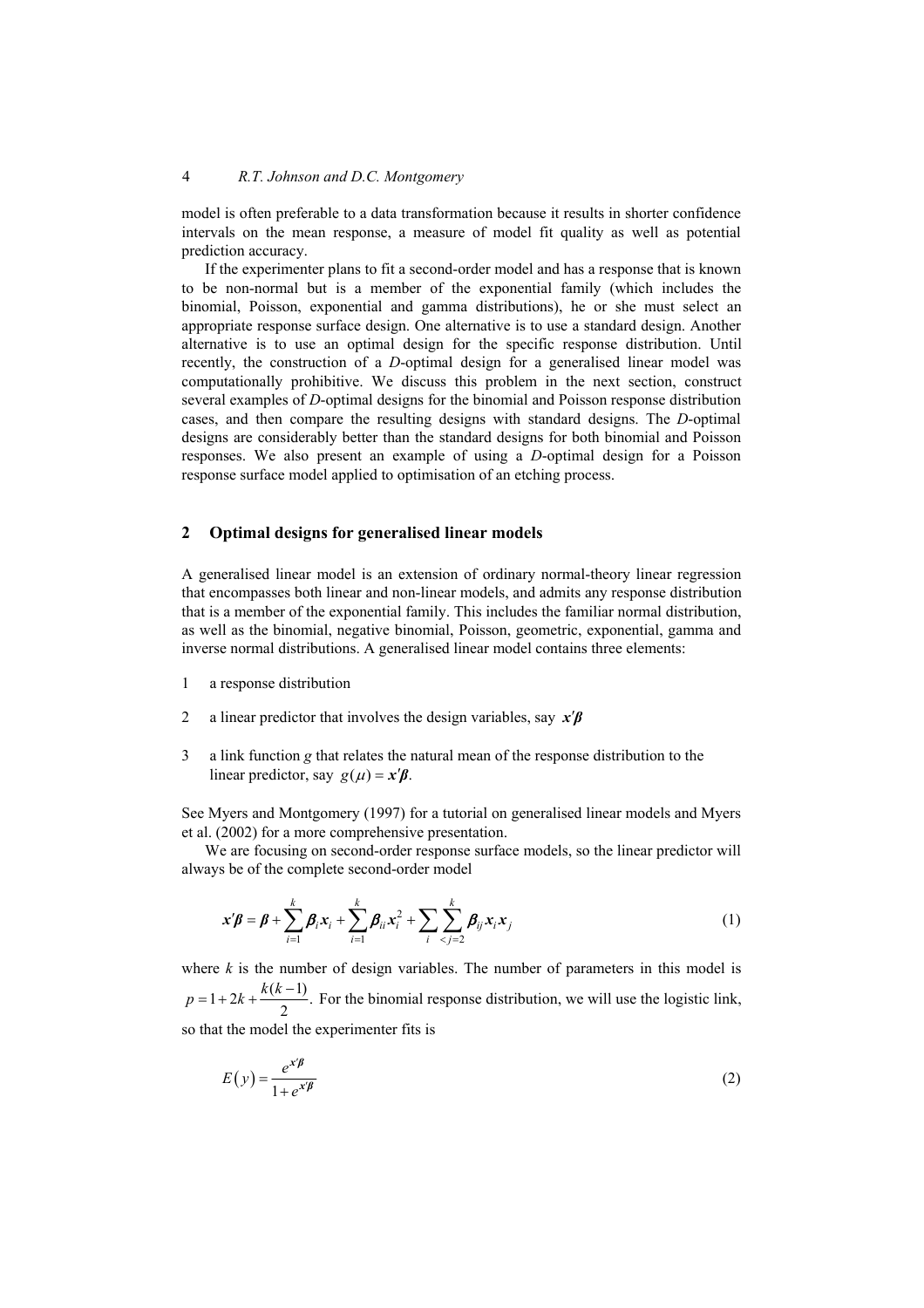the familiar logistic regression model. For the Poisson response distribution, we will use the log link, resulting in the model

$$
E(y) = e^{x'\beta} \tag{3}
$$

Now consider finding *D*-optimal designs for these models. For the case of a linear model, finding a *D*-optimal design involves selecting the *n* design points so that the determinant of the information matrix  $\mathbf{X}'\mathbf{X}$  is maximised, where  $\mathbf{X}$  is the  $n \times p$  model matrix constructed by expanding the design matrix to model form. In linear models, the model matrix and consequently, the  $\overline{XX}$  matrix contains only functions of the design points. Generalised linear models are non-linear models and the *D*-optimal design must be chosen to maximise the determinant of the asymptotic information matrix *X*!*VX*, where *V* is the  $n \times n$  diagonal matrix of weights that depends on the specific generalised linear model that has been used. For equation (2), the logistic regression model, the diagonal elements of *V* are

$$
V_{ii} = \frac{e^{x_i^t/\beta}}{\left(1 + e^{x_i^t/\beta}\right)^2}
$$
\n(4)

and for the Poisson model

$$
V_{ii} = e^{x_i' \beta} \tag{5}
$$

Because the information matrix  $X'VX$  contains the unknown model parameters  $\beta$ , the usual approach to finding a *D*-optimal design for a linear model will not work. In general, the covariance matrix for any non-linear model will contain the unknown model parameters.

Box and Lucas (1959) have applied the *D*-criterion to find designs for non-linear regression models. There are reviews of designs for non-linear models in Ford et al. (1989) and Atkinson et al. (2007). Chernoff (1953) proposed choosing values for the unknown model parameters and finding the design that maximised the determinant of the covariance for this specific set of parameters. This leads to the idea of a local *D*-optimal design. This approach can work well if the estimates of the unknown parameters are close to the actual values. Another approach is to use a sequential design strategy; begin with a design that is smaller than the size of the final design, run this experiment and obtain preliminary estimates of the model parameters, then use these parameter estimates as if they were the true values of the parameters and augment the original design with additional runs to produce the final design.

A Bayesian approach uses a prior distribution  $f(\beta)$  to specify the uncertainty in the parameter values. This leads to a design criterion

$$
\phi = \int \log |X'VX| f(\boldsymbol{\beta}) d\boldsymbol{\beta}
$$
\n(6)

This is the expectation of the logarithm of the determinant of the information matrix. This criterion was proposed by Chaloner and Larntz (1989) for single-factor logistic regression. The difficulty in using equation (6) as a design criterion is that the *p*-dimensional integral must be evaluated a very large number of times. Gotwalt et al.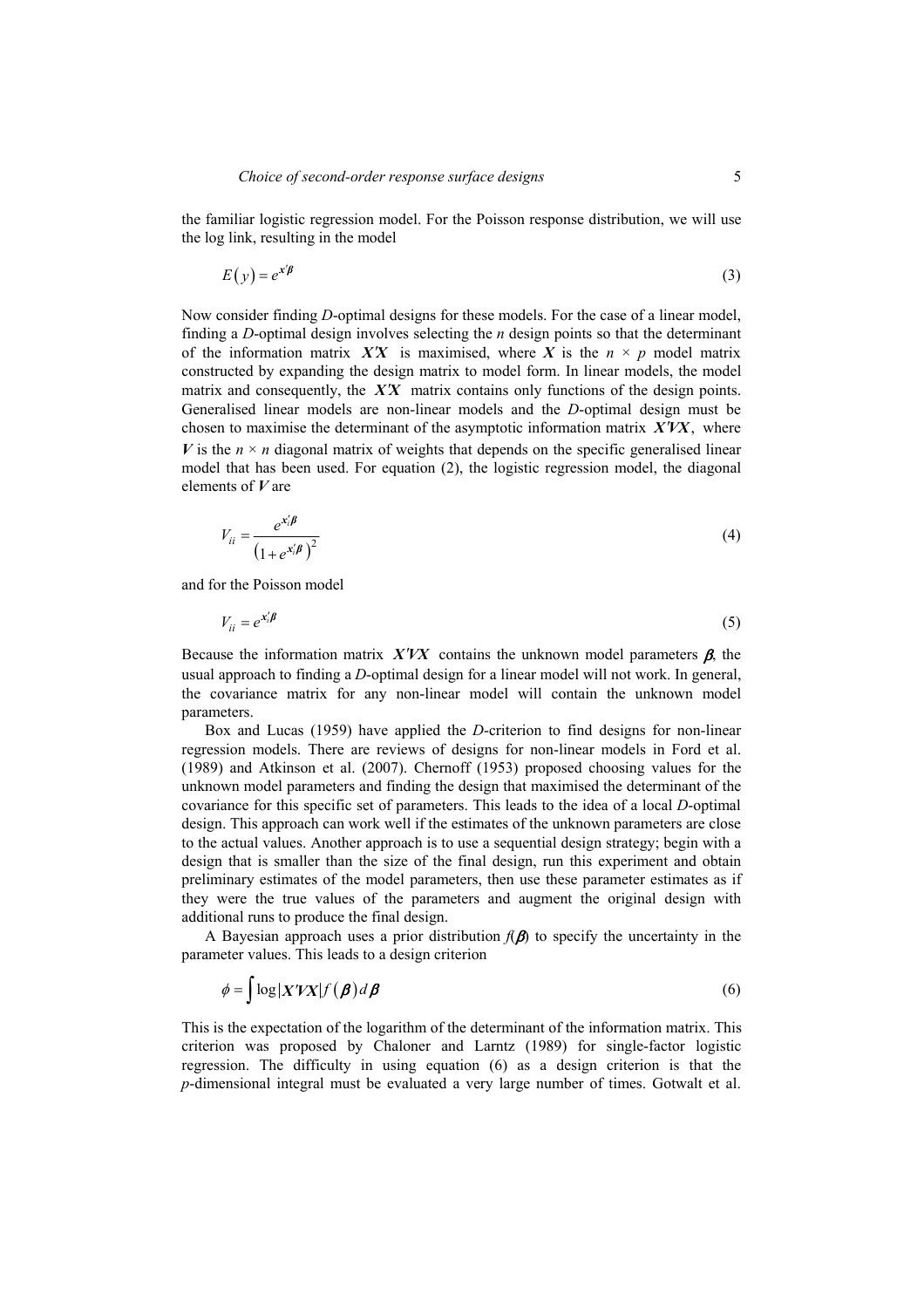(2009) have recently developed a novel quadrature scheme that greatly improves the computing time to evaluate the integral in equation (6) and which exhibits excellent numerical accuracy. This procedure is implemented in the non-linear design platform of JMP, and uses a coordinate exchange algorithm as the basis of design construction.

We will use this approach to construct *D*-optimal design for second-order response surface designs for both the logistic and Poisson regression models for  $k = 2, 3$ , and 4 design factors. Consider first the case of a logistic regression response surface model with  $k = 2$  factors. Suppose that the prior information on the model parameters can be summarised by a normal distribution with means and  $\pm 2\sigma$  limits as follows:

| $1 \leq \beta_0 \leq 3$     |  |                                  |
|-----------------------------|--|----------------------------------|
| $1.5 \leq \beta_1 \leq 4.5$ |  |                                  |
| $-1 \leq \beta_2 \leq -3$   |  |                                  |
|                             |  | $1.5 \leq \beta_{11} \leq 4.5$   |
|                             |  | $-0.5 \leq \beta_{12} \leq -1.5$ |
|                             |  | $-2 \leq \beta_{22} \leq -6$     |

The 12-run *D*-optimal design from JMP is shown in Table 1 and Figure 1. A logical 'standard' 12-run design to compare this design to would be a face-centred cube with four centre runs. The *D*-optimal design has 12 distinct design points where the face-centred cube has only nine, and the *D*-optimal design shares only two points in common with the face-centred cube. The two designs are quite different.

| Run            | xI           | x2           |
|----------------|--------------|--------------|
| 1              | 0.52660431   | 1            |
| 2              | $-0.0961586$ | 0.16409345   |
| $\overline{3}$ | 0.55196771   | $-1$         |
| $\overline{4}$ | 0.94182103   | 1            |
| 5              | $-1$         | $-0.4836986$ |
| 6              | $-1$         | $-1$         |
| 7              | $-0.2905524$ | $-1$         |
| 8              | 1            | 0.79805201   |
| 9              | $-0.1779733$ | 0.51622555   |
| 10             | 0.17065821   | $-1$         |
| 11             | $-1$         | 0.5440364    |
| 12             | $-1$         |              |

**Table 1** A 12-run *D*-optimal second-order design for a logistic regression model with  $k = 2$ using the normal prior in equation (7)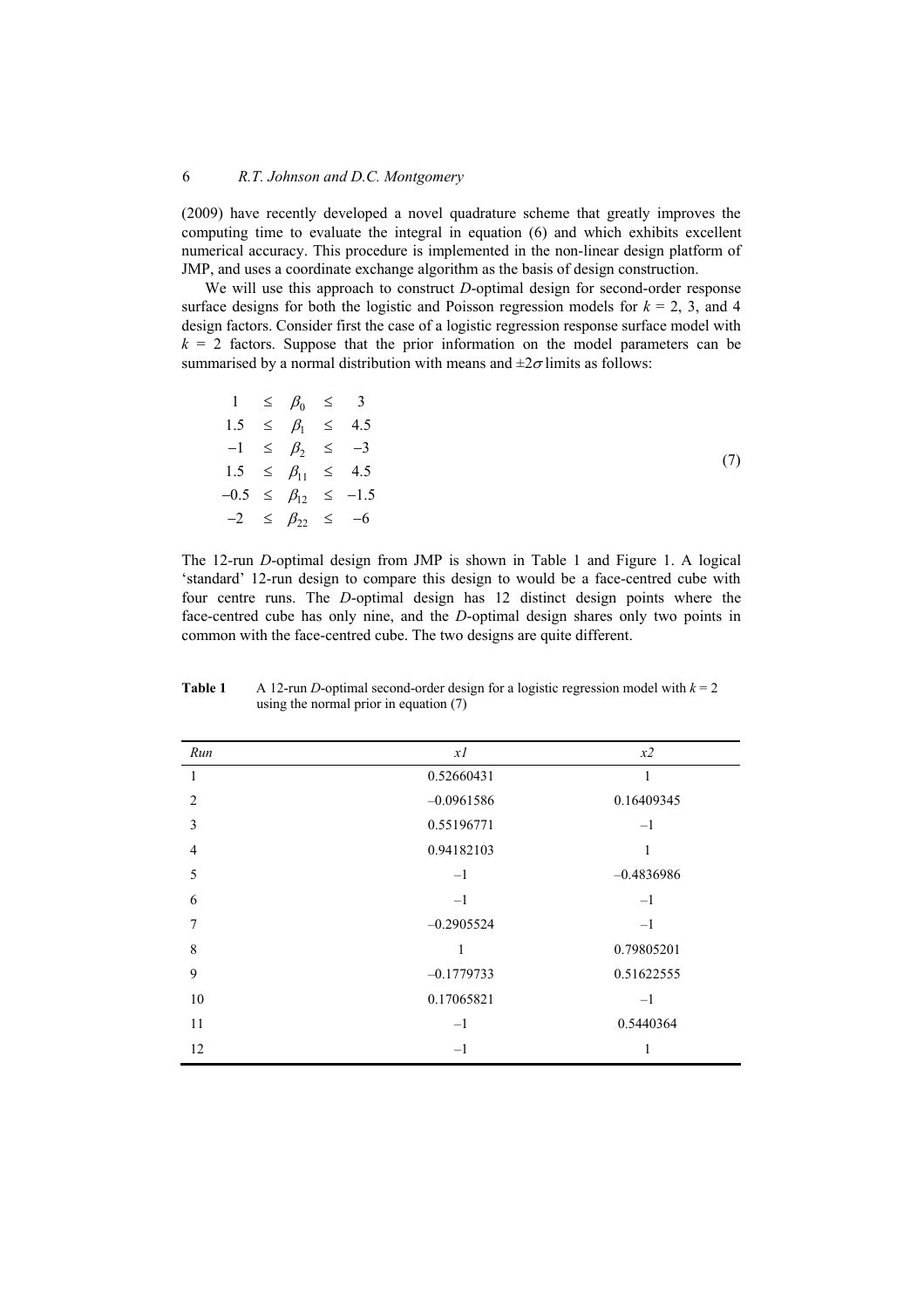

**Figure 1** A 12-run *D*-optimal second-order design for a logistic regression model using the normal prior in equation (7)

Now, consider the case of a logistic regression response surface model with  $k = 3$  factors. Suppose that the prior information on the model parameters can be summarised by a normal distribution with means and  $\pm 2\sigma$  limits as follows:

| $\mathbf{1}$ | $\leq$ | $\beta_0$    | $\leq$ | $\mathbf{3}$ |
|--------------|--------|--------------|--------|--------------|
| 1.5          | $\leq$ | $\beta_1$    | ≤      | 4.5          |
| $-1$         | $\leq$ | $\beta_2$    | ≤      | $-3$         |
| 1.5          | $\leq$ | $\beta_3$    | ≤      | 45           |
| 1.5          | $\leq$ | $\beta_{11}$ | ≤      | 4.5          |
| $-2$         | $\leq$ | $\beta_{22}$ | $\leq$ | $-6$         |
| $-2$         | $\leq$ | $\beta_{33}$ | $\leq$ | $-6$         |
| $-0.5$       | $\leq$ | $\beta_{12}$ | $\leq$ | $-1.5$       |
| $-0.5$       | $\leq$ | $\beta_{13}$ | $\leq$ | $-1.5$       |
| $-0.5$       | $\leq$ | $\beta_{23}$ | $\leq$ | $-1.5$       |
|              |        |              |        |              |

(8)

The 18-run *D*-optimal design that we constructed for this scenario is shown in Table 2. The face-centred cube with four centre points would be a logical standard design to compare to this optimal design. The face-centred cube has 15 distinct design points while the optimal design in Table 2 has no replicates, and it does not share any points in common with the face-centred cube. As we saw in the  $k = 2$  case, the optimal design is very different from a comparable standard design with the same number of runs.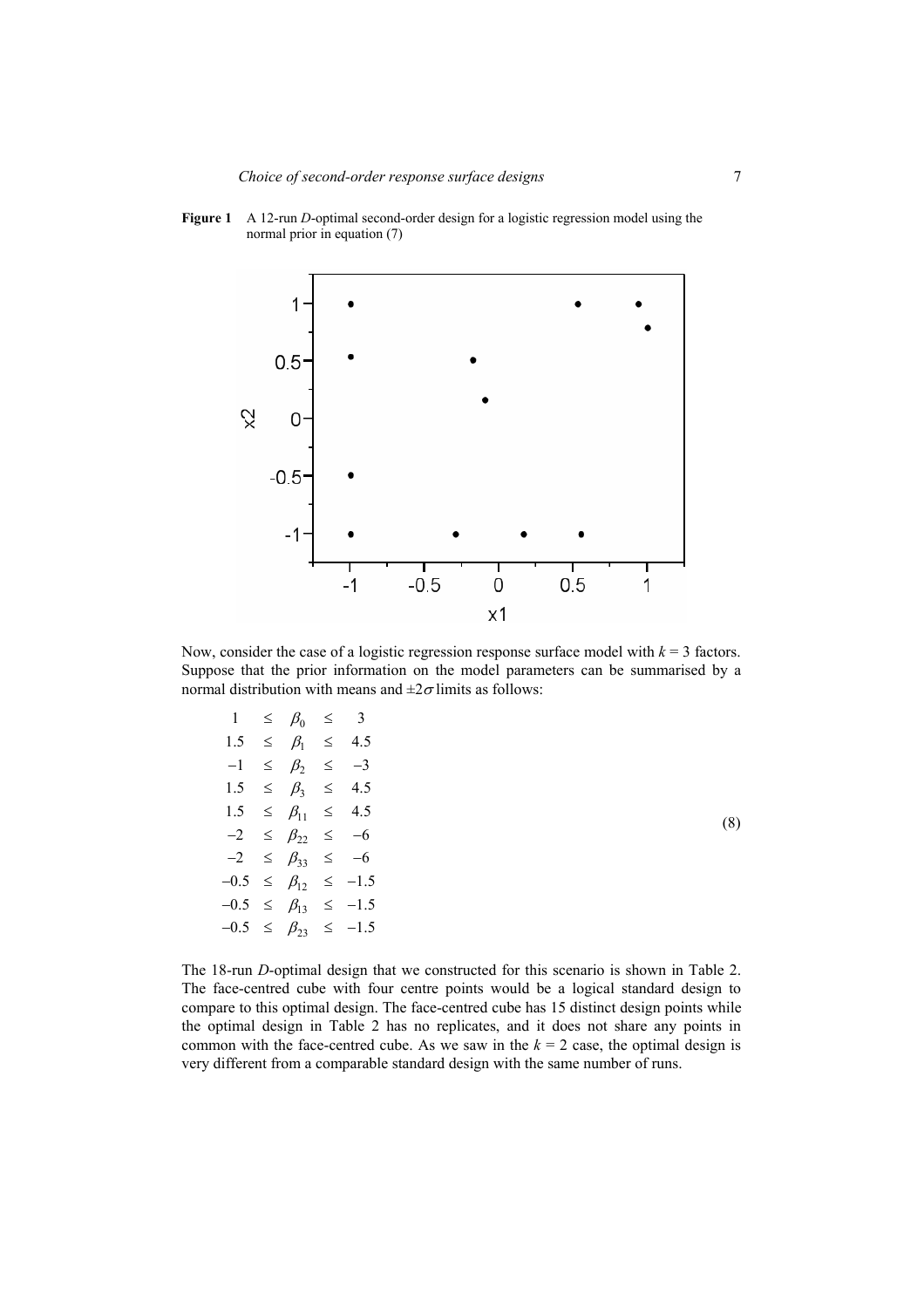| Run            | xI           | x2           | x3           |
|----------------|--------------|--------------|--------------|
| 1              | 1            | 0.25099569   | $-1$         |
| $\overline{2}$ | $-1$         | 0.86782641   | $-0.111647$  |
| 3              | 1            | $-1$         | $-0.6774065$ |
| $\overline{4}$ | $-1$         | 0.79028727   | 1            |
| 5              | 0.97686529   | 1            | 1            |
| 6              | 1            | 0.59129776   | 1            |
| 7              | $-1$         | 0.2905937    | $-0.0783575$ |
| 8              | 0.82631504   | $-1$         | $-1$         |
| 9              | 0.6240754    | $-1$         | 1            |
| 10             | 1            | 0.9309025    | $-1$         |
| 11             | $-0.0101792$ | $-0.2270992$ | $-0.4353463$ |
| 12             | $-1$         | $-1$         | $-0.2404986$ |
| 13             | 1            | 1            | $-0.1553708$ |
| 14             | 0.01560598   | 0.59108721   | 0.27055434   |
| 15             | $-1$         | $-0.9824465$ | 0.45133389   |
| 16             | $-1$         | 0.01873152   |              |
| 17             | $-1$         | $-0.0726914$ | $-0.6309818$ |
| 18             | $-0.1770412$ | $-1$         | 1            |

|  |  |  | $\mathbf{T}$ . It is a set of $\mathbf{A}$ is a set of $\mathbf{A}$ is a set of the set of $\mathbf{A}$ is a set of $\mathbf{A}$ is a set of $\mathbf{A}$ is a set of $\mathbf{A}$ is a set of $\mathbf{A}$ is a set of $\mathbf{A}$ is a set of $\mathbf{A}$ is a set |
|--|--|--|------------------------------------------------------------------------------------------------------------------------------------------------------------------------------------------------------------------------------------------------------------------------|
|  |  |  |                                                                                                                                                                                                                                                                        |

**Table 2** An 18-run *D*-optimal second-order design for a logistic regression model with  $k = 3$ using the normal prior in equation (8)

The final case that we consider for logistic regression is for  $k = 4$  factors. We assume that the prior distribution for the model parameters is normal with means and  $\pm 2\sigma$  limits as follows:

| $\mathbf{1}$ | ≤      | $\beta_0$    | ≤      | 3                       |
|--------------|--------|--------------|--------|-------------------------|
| 1.5          | ≤      | $\beta_1$    | ≤      | 4.5                     |
| $^{-1}$      | ≤      | $\beta_2$    | ≤      | $^{-3}$                 |
| 1.5          | ≤      | $\beta_3$    | ≤      | 4.5                     |
| 1.5          | ≤      | $\beta_4$    | ≤      | 4.5                     |
| 1.5          | ≤      | $\beta_{11}$ | ≤      | 4.5                     |
| $-2$         | ≤      | $\beta_{22}$ | ≤      | $-6$                    |
| $^{-2}$      | $\leq$ | $\beta_{33}$ | ≤      | -6                      |
| 0.5          | $\leq$ | $\beta_{44}$ | $\leq$ | 1.5                     |
| $-0.5$       | $\leq$ | $\beta_{12}$ | $\leq$ | $-1.5$                  |
| $-0.5$       | $\leq$ | $\beta_{13}$ | ≤      | $-1.5$                  |
| 0.5          | $\leq$ | $\beta_{14}$ | $\leq$ | 1.5                     |
| $-0.5$       | ≤      | $\beta_{23}$ | ≤      | $-1.5$                  |
| $\mathbf{1}$ | ≤      | $\beta_{24}$ | ≤      | $\overline{\mathbf{3}}$ |
| 0.5          | ≤      | $\beta_{34}$ | ≤      | 1.5                     |

(9)

8 *R.T. Johnson and D.C. Montgomery*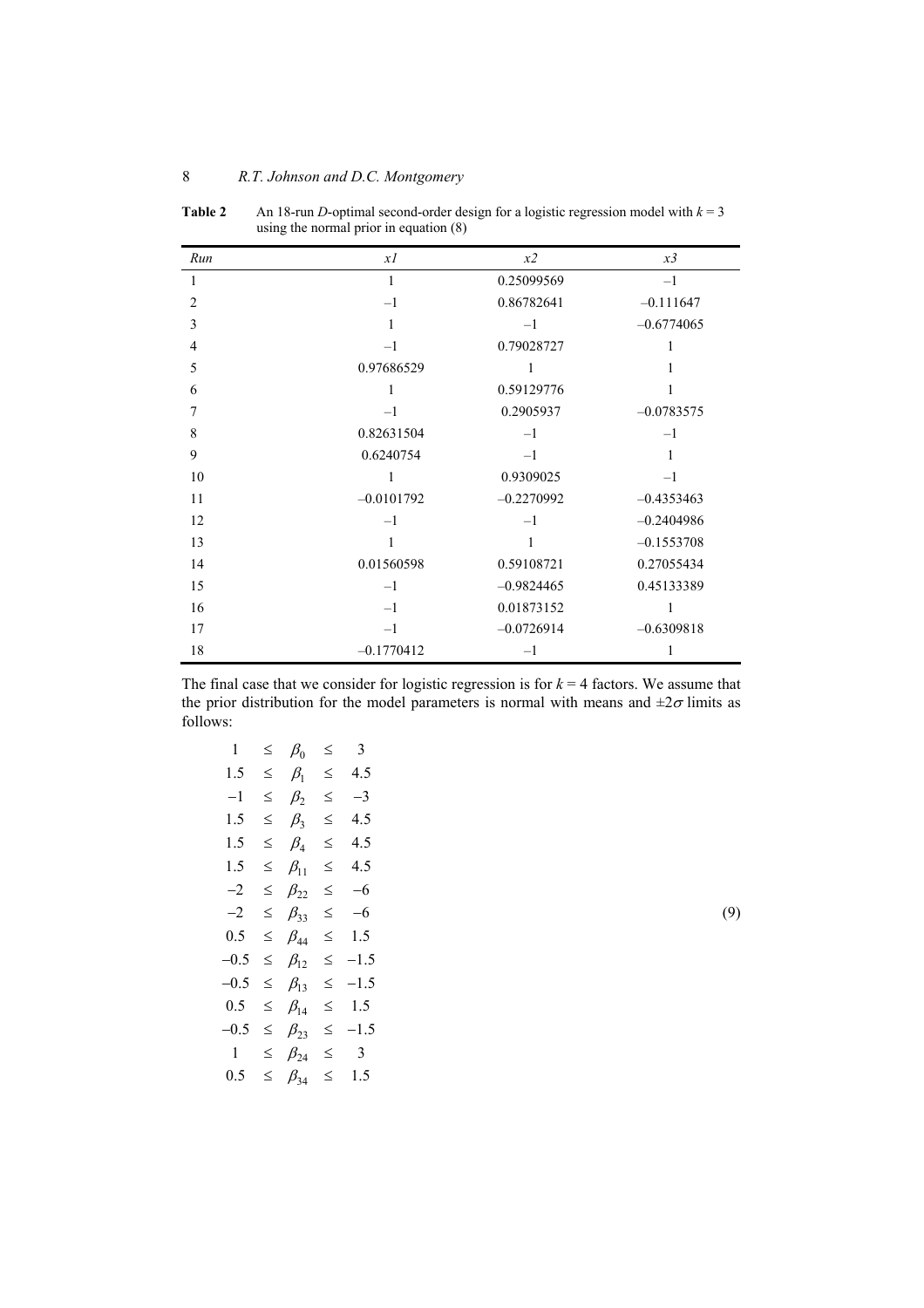The second-order model for  $k = 4$  factors has 15 parameters. We constructed both an 18-run design and a 28-run design for this model. These designs are shown in Tables 3 and 4 respectively. There is no 'standard' 18-run design to compare to the 18-run optimal design in Table 3 so we constructed an 18-run *D*-optimal design for a normal-theory second-order response surface model using JMP. This design is shown in Table 5. The *D*-optimal design in Table 3 does not share any points in common with this design. A logical standard design to compare to the 28-run design is a face-centred cube with four centre runs. The optimal design in Table 4 does not share any runs in common with the face-centred cube and it does not have any replicates. The face-centred cube has 25 distinct design points.

| Run            | xI           | x2           | x3           | x4           |
|----------------|--------------|--------------|--------------|--------------|
| $\mathbf{1}$   | $-1$         | $\mathbf{1}$ | $-0.3363465$ | 0.99348799   |
| $\overline{2}$ | 0.45267715   | $-0.9391371$ | $-0.7879299$ | 0.32836793   |
| 3              | $-1$         | 0.19250867   | $-0.3824655$ | $-1$         |
| $\overline{4}$ | $-0.9009019$ | 0.70049754   | 0.93145648   | 0.24578529   |
| 5              | 0.81057841   | $-1$         | $-0.8042694$ | $\mathbf{1}$ |
| 6              | $-0.5243816$ | $-1$         | 0.26722678   | $\mathbf{1}$ |
| 7              | $-1$         | $-0.4940153$ | 0.58633327   | $-1$         |
| 8              | 0.32453861   | 0.69716532   | $-0.8952356$ | $\mathbf{1}$ |
| 9              | $\mathbf{1}$ | 0.12937652   | $-0.8938286$ | $-1$         |
| 10             | 0.99617027   | 0.9955783    | $-0.0877292$ | $-0.1810068$ |
| 11             | 0.03493221   | 0.23251933   | 0.36978483   | $-1$         |
| 12             | 1            | 0.30859526   | $\mathbf{1}$ | $-0.8050969$ |
| 13             | 0.27984215   | 0.92497963   | $\mathbf{1}$ | 0.90649769   |
| 14             | 0.46444282   | $-1$         | $-0.4516155$ | $-1$         |
| 15             | $-0.1357471$ | $-0.042767$  | $-0.2318467$ | $-0.0237575$ |
| 16             | $-1$         | $-0.5058793$ | $-0.5341066$ | $\mathbf{1}$ |
| 17             | 0.04918482   | $-1$         | $\mathbf{1}$ | $-0.0600287$ |
| 18             | $-1$         | $-0.9927485$ | $-0.1590322$ | $-1$         |

**Table 3** An 18-run *D*-optimal second-order design for a logistic regression model with  $k = 4$ using the normal prior in equation (9)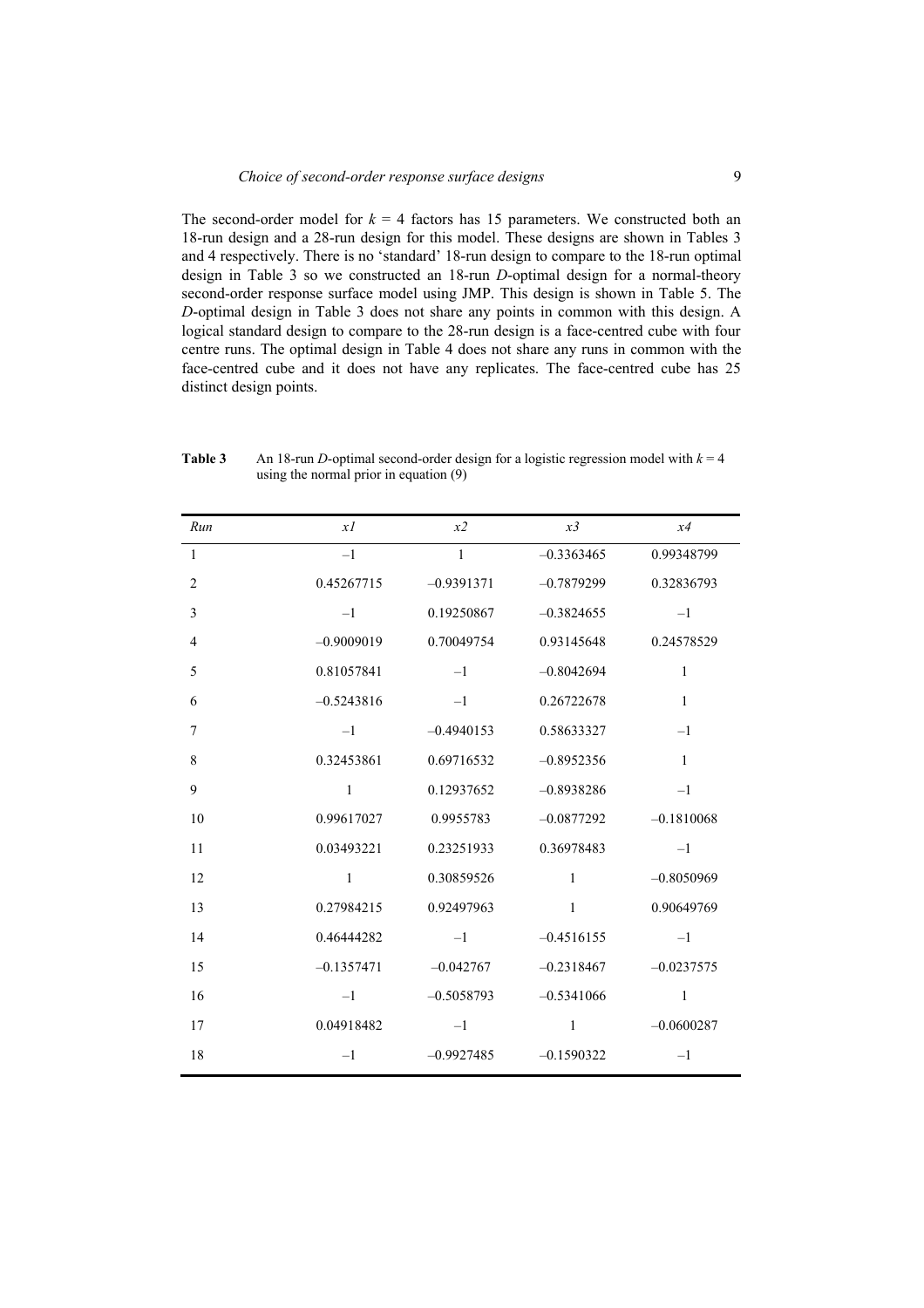| Run            | xI           | x2             | x3             | x4             |
|----------------|--------------|----------------|----------------|----------------|
| $\mathbf{1}$   | $-1$         | $\mathbf{1}$   | $-0.2986801$   | 0.77642356     |
| $\overline{2}$ | $-1$         | $-1$           | $-0.4277555$   | $-1$           |
| $\mathfrak{Z}$ | $-1$         | $-0.0257634$   | $-0.6122526$   | 0.16880807     |
| $\overline{4}$ | $-0.1529687$ | $\sim$ 1       | $\overline{1}$ | $-1$           |
| 5              | $\mathbf{1}$ | 0.30033218     | $-0.8961585$   | $-1$           |
| 6              | $-0.1028279$ | $\sim$ 1       | $\overline{1}$ | -1             |
| $\tau$         | 0.92285744   | 0.86082361     | 0.5166954      | $-\mathbf{1}$  |
| $8\,$          | $-1$         | 0.52432952     | 0.96863738     | 0.2513297      |
| 9              | $-0.1992239$ | $-1$           | $-0.2964621$   | $\overline{1}$ |
| 10             | $-1$         | $-0.9521252$   | 0.4319682      | $-1$           |
| 11             | 0.34805939   | 0.3208145      | $-1$           | $\mathbf{1}$   |
| 12             | $-0.0686026$ | 0.21083069     | $-0.1185675$   | $-0.2036811$   |
| 13             | 0.6848592    | $-1$           | $-0.9198524$   | $-1$           |
| 14             | $-0.0264656$ | $-1$           | $\mathbf{1}$   | -1             |
| 15             | 0.22814041   | $-1$           | $\mathbf{1}$   | $-1$           |
| 16             | $-1$         | 0.7274504      | $-0.3455637$   | 0.78861117     |
| 17             | $-1$         | $\overline{1}$ | $-0.3092668$   | $-1$           |
| 18             | 0.84729468   | 0.44784216     | $\sim$ 1       | 0.12152886     |
| 19             | $-1$         | 0.14556659     | $-0.2487869$   | $-1$           |
| 20             | 0.98082583   | $\blacksquare$ | $-0.5931724$   | 0.32152327     |
| 21             | $\mathbf{1}$ | $\overline{1}$ | $\mathbf{1}$   | 0.0349432      |
| 22             | 0.88574221   | $-1$           | $-0.916611$    | 0.77818126     |
| 23             | $-1$         | 0.53356433     | $\mathbf{1}$   | $-1$           |
| 24             | $-1$         | $-0.4184638$   | $-0.432$       | $\mathbf{1}$   |
| 25             | $-0.8563488$ | $-1$           | $\mathbf{1}$   | 0.35430086     |
| 26             | $-1$         | $-1$           | $-0.4080704$   | $-1$           |
| $27\,$         | 0.66478864   | $-0.9144135$   | $-0.3335624$   | $-1$           |
| 28             | $\mathbf{1}$ | $-1$           | $\,1$          | $-0.9944456$   |

**Table 4** A 28-run *D*-optimal second-order design for a logistic regression model with  $k = 4$ using the normal prior in equation (9)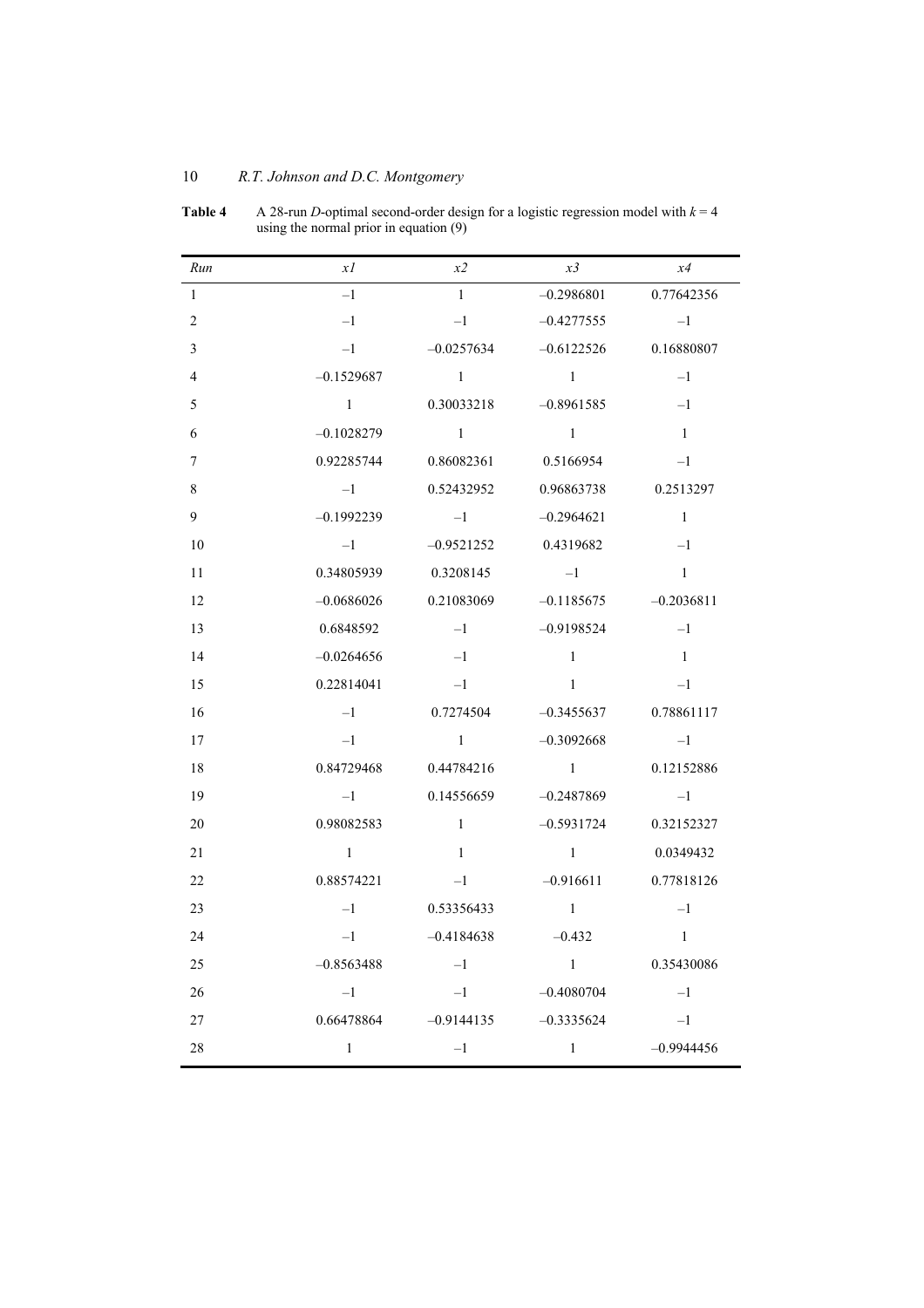| $\it Run$               | $x\mathcal{I}$   | $x\mathbf{2}$    | x3               | x4               |
|-------------------------|------------------|------------------|------------------|------------------|
| $\mathbf{1}$            | $\mathbf{1}$     | $-1$             | $\overline{0}$   | $-1$             |
| $\sqrt{2}$              | $\,1$            | $\,1\,$          | $-1\,$           | $\,1\,$          |
| $\mathfrak{Z}$          | $\,1$            | $\,1\,$          | $\,1\,$          | $-1$             |
| $\overline{\mathbf{4}}$ | $-1\,$           | $\,1\,$          | $-1\,$           | $\,1\,$          |
| 5                       | $-1\,$           | $-1\,$           | $\boldsymbol{0}$ | $\,1\,$          |
| $\sqrt{6}$              | $\boldsymbol{0}$ | $-1\,$           | $-1\,$           | $^{\rm -1}$      |
| $\boldsymbol{7}$        | $\,1\,$          | $-1\,$           | $-1\,$           | $\,1\,$          |
| $\,$ $\,$               | $-1\,$           | $\,1\,$          | $\,1\,$          | $\,1$            |
| 9                       | $-1$             | $\,1\,$          | $-1\,$           | $-1\,$           |
| $10\,$                  | $\boldsymbol{0}$ | $\,1\,$          | $\boldsymbol{0}$ | $\boldsymbol{0}$ |
| $11\,$                  | $\,1$            | $\,1\,$          | $-1\,$           | $-1$             |
| $12\,$                  | $-1\,$           | $-1\,$           | $-1\,$           | $\boldsymbol{0}$ |
| $13\,$                  | $\boldsymbol{0}$ | $\boldsymbol{0}$ | $-1\,$           | $\,1\,$          |
| $14$                    | $\,1$            | $\,1\,$          | $\,1$            | $\,1\,$          |
| $15\,$                  | $\,1$            | $\boldsymbol{0}$ | $\,1$            | $\boldsymbol{0}$ |
| $16$                    | $\boldsymbol{0}$ | $-1\,$           | $\,1$            | $\,1$            |
| $17\,$                  | $-1\,$           | $\boldsymbol{0}$ | $\boldsymbol{0}$ | $-1$             |
| $18\,$                  | $-1$             | $-1$             | $\,1$            | $-1\,$           |
|                         |                  |                  |                  |                  |

**Table 5** An 18-run *D*-optimal design for second-order linear model with  $k = 3$ 

We now consider the case of a Poisson regression response surface model with  $k = 2$ factors. Suppose that the prior information on the model parameters can be summarised by a normal distribution with means and  $\pm 2\sigma$  limits as follows:

| $1 \leq \beta_0 \leq 3$          |  |  |
|----------------------------------|--|--|
| $10.25 \leq \beta_1 \leq 0.75$   |  |  |
| $-0.1 \leq \beta_2 \leq -0.3$    |  |  |
| $0.45 \leq \beta_{11} \leq 1.35$ |  |  |
| $-0.2 \leq \beta_{12} \leq -0.6$ |  |  |
| $-0.2 \leq \beta_{22} \leq -0.6$ |  |  |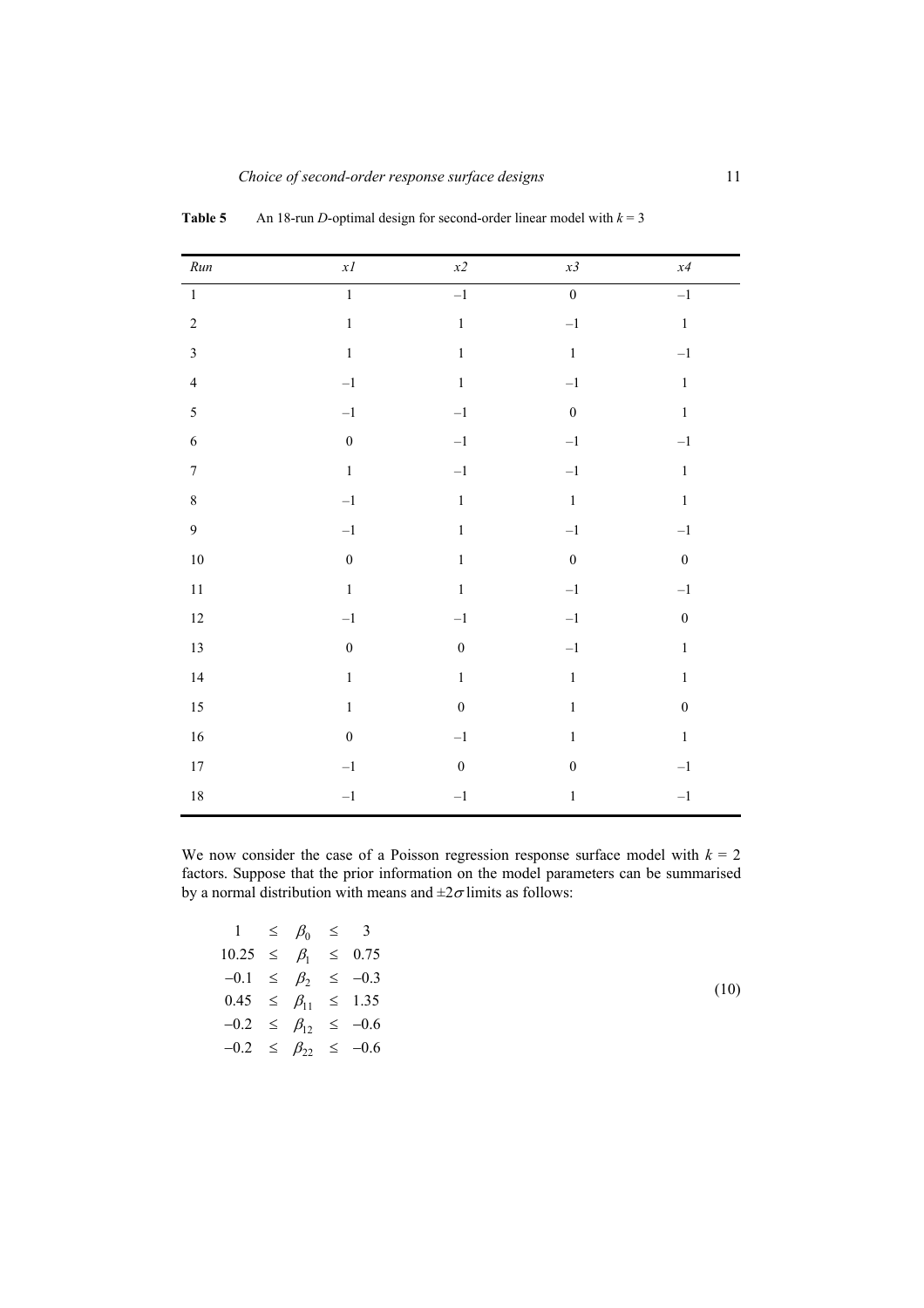The 12-run *D*-optimal design from JMP is shown in Table 6 and Figure 2. A logical 'standard' 12-run design to compare this design to would be a face-centred cube with four centre runs. The *D*-optimal design has eight distinct design points compared to nine for the face-centred cube, but the *D*-optimal design only shares five points in common with the face-centred cube.

| Run            | xI         | $x\mathbf{2}$ |
|----------------|------------|---------------|
| 1              | $-1$       | $-0.1510261$  |
| $\overline{2}$ | $-1$       | 1             |
| 3              | 0.48006024 | $-1$          |
| $\overline{4}$ | 1          | $-1$          |
| 5              | 1          | 1             |
| 6              | 1          | 1             |
| 7              | 1          | $-1$          |
| 8              | $-1$       | $^{-1}$       |
| 9              | $-1$       | 1             |
| $10\,$         | 0.34793736 | $-0.2587646$  |
| 11             | 1          | $-0.2330349$  |
| 12             | 1          | $-0.2330349$  |

**Table 6** A 12-run *D*-optimal second-order design for a Poisson regression model with  $k = 2$ using the normal prior in equation (10)

**Figure 2** A 12-run *D*-optimal second-order design for a Poisson regression model with  $k = 2$ using the normal prior in equation (7)

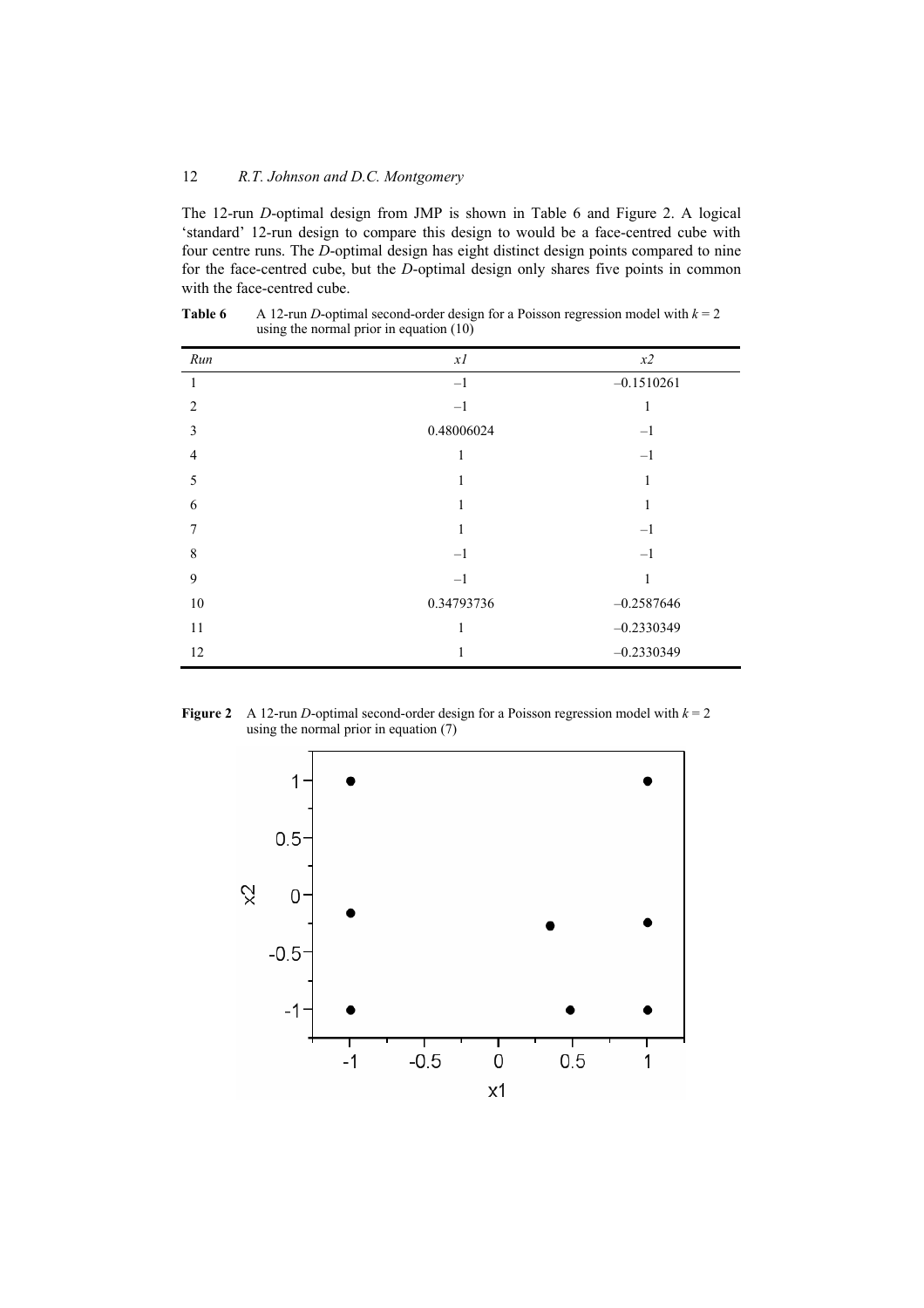Table 7 shows the 18-run design for the Poisson regression response surface model with  $k = 3$  factors and a normal prior distribution specified as follows:

| $1 \leq \beta_0 \leq 3$           |  |  |
|-----------------------------------|--|--|
| $0.25 \leq \beta_1 \leq 0.75$     |  |  |
| $-0.1 \leq \beta_2 \leq -0.3$     |  |  |
| $0.5 \leq \beta_3 \leq 1.5$       |  |  |
| $0.45 \leq \beta_{11} \leq 1.35$  |  |  |
| $-0.2 \leq \beta_{22} \leq -0.6$  |  |  |
| $-0.25 \leq \beta_{33} \leq 0.75$ |  |  |
| $-0.5 \leq \beta_{12} \leq -1.5$  |  |  |
| $0.25 \leq \beta_{13} \leq 0.75$  |  |  |
| $0.5 \leq \beta_{23} \leq 1.5$    |  |  |

Once again, we see that there are a number of runs in common with the face-centred cube and four replicated runs.

| Run            | xI           | $x\mathbf{2}$ | $x\mathfrak{Z}$ |
|----------------|--------------|---------------|-----------------|
| $\mathbf{1}$   | 0.37810329   | 0.05695444    | $\mathbf{1}$    |
| $\overline{2}$ | $\mathbf{1}$ | $-1$          | $-1$            |
| 3              | $-1$         | $-0.0296346$  | $-1$            |
| $\overline{4}$ | $\mathbf{1}$ | $-1$          | $\mathbf{1}$    |
| 5              | $-1$         | $-1$          | $-1$            |
| 6              | $\mathbf{1}$ | $-1$          | 0.17146872      |
| $\overline{7}$ | $-1$         | $\mathbf{1}$  | $-1$            |
| 8              | $-1$         | $-0.0959812$  | $\mathbf{1}$    |
| 9              | $\mathbf{1}$ | $\mathbf{1}$  | 1               |
| 10             | 1            | $\mathbf{1}$  | 1               |
| 11             | 1            | $-0.1219659$  | $-1$            |
| 12             | 1            | $-0.1546912$  | 0.38893985      |
| 13             | 0.00067289   | $\mathbf{1}$  | $\mathbf{1}$    |
| 14             | 1            | $-1$          | $-1$            |
| 15             | $-1$         | 1             | 1               |
| 16             | $-1$         | 1             | 1               |
| 17             | 1            | $-0.0420354$  | 1               |
| 18             | 1            | $-1$          | 1               |

**Table 7** An 18-run *D*-optimal second-order design for a Poisson regression model with  $k = 3$ using the normal prior in equation (11)

Finally, we constructed both an 18-run design and a 28-run design for the second-order model for  $k = 4$  factors. These designs are shown in Tables 8 and 9 respectively. Recall that there is no 'standard' 18-run design to compare to the 18-run optimal design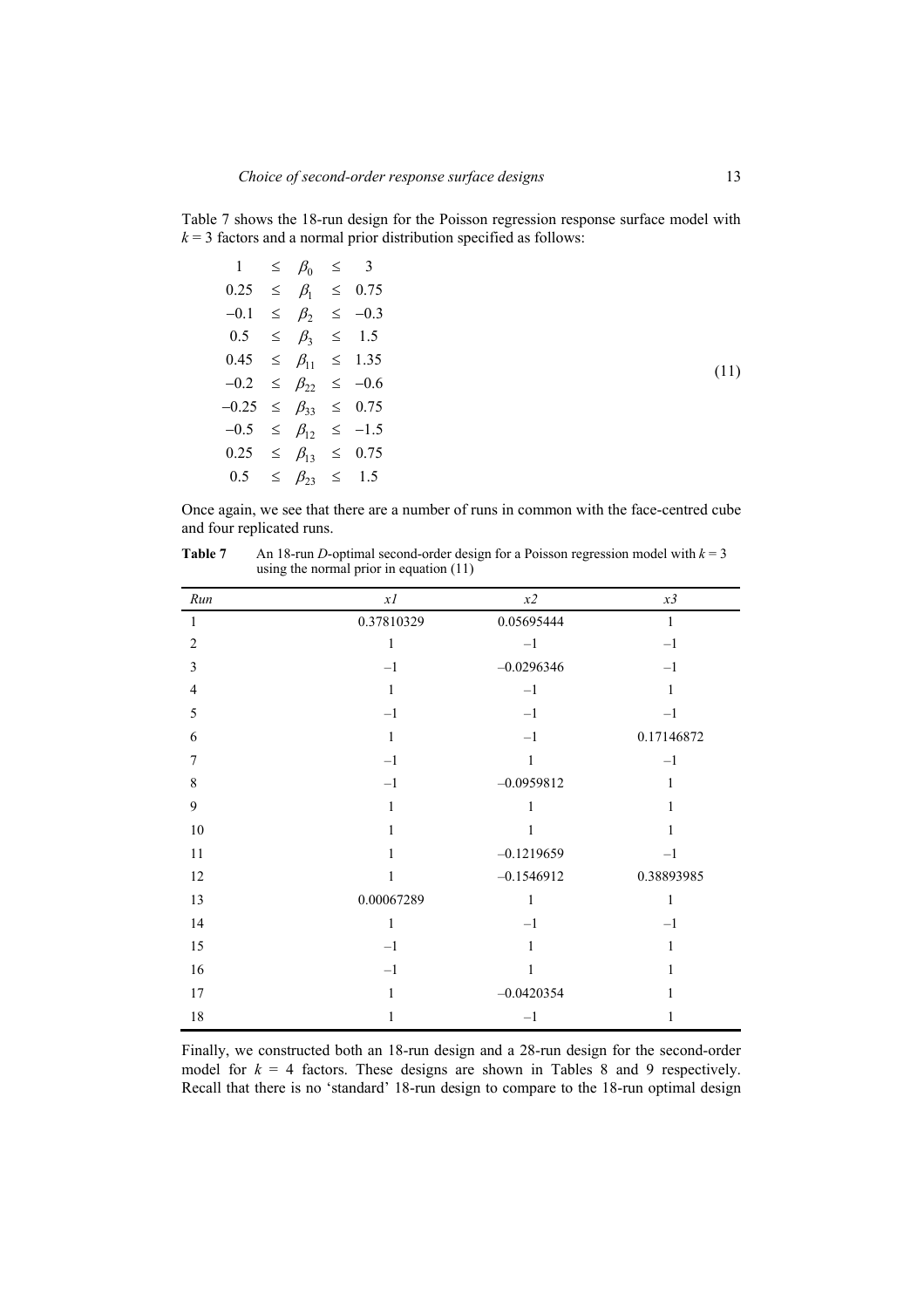in Table 8 so we will use the 18-run *D*-optimal design for a normal-theory second-order model from JMP, shown previously in Table 5. The 28-run design is compared to a face-centred cube with four centre runs. The normal prior on the parameters and the prior information on the model parameters is as follows and the designs are shown in Table 8 and Table 9.

 $(12)$ 

| 1       | ≤      | $\beta_0$    | ≤ | 3       |
|---------|--------|--------------|---|---------|
| 0.25    | ≤      | $\beta_1$    | ≤ | 0.75    |
| $-0.1$  | ≤      | $\beta_2$    | ≤ | $-0.3$  |
| 0.5     | ≤      | $\beta_3$    | ≤ | 1.5     |
| 0.5     | ≤      | $\beta_4$    | ≤ | 1.5     |
| 0.45    | ≤      | $\beta_{11}$ | ≤ | 1.35    |
| $-0.2$  | $\leq$ | $\beta_{22}$ | ≤ | $-0.6$  |
| 0.25    | ≤      | $\beta_{33}$ | ≤ | 0.75    |
| 0.25    | ≤      | $\beta_{AA}$ | ≤ | 0.75    |
| $-0.5$  | ≤      | $\beta_{12}$ | ≤ | $-1.5$  |
| 0.25    | ≤      | $\beta_{13}$ | ≤ | 0.75    |
| 0.125   | ≤      | $\beta_{14}$ | ≤ | 0.375   |
| 0.5     | ≤      | $\beta_{23}$ | ≤ | 1.5     |
| 0.25    | ≤      | $\beta_{24}$ | ≤ | 0.75    |
| $-0.25$ | ≤      | $\beta_{34}$ | ≤ | $-0.75$ |

| <b>Table 8</b> | A 18-run D-optimal second-order design for a Poisson regression model with $k = 4$ |
|----------------|------------------------------------------------------------------------------------|
|                | using the normal prior in equation $(12)$                                          |

| Run            | x1       | x2         | x3       | x4       |
|----------------|----------|------------|----------|----------|
|                | $-1$     | 1          | 1        | $-1$     |
| $\overline{2}$ | 1        | $-1$       | $-1$     | $-1$     |
| $\overline{3}$ | $-1$     |            | 1        | 0.230603 |
| $\overline{4}$ | 1        | $-1$       | $-1$     |          |
| 5              | $-1$     | 1          | $-1$     |          |
| 6              | 1        |            | 1        | $-1$     |
| 7              | 1        | 0.052321   | 1        |          |
| 8              | $-1$     |            |          |          |
| 9              |          |            |          |          |
| $10\,$         |          | $-1$       | $-1$     | 0.322907 |
| 11             | $-1$     | $-0.87965$ | $-1$     |          |
| 12             |          | $-1$       | 1        |          |
| 13             | 0.111111 |            |          |          |
| 14             | 1        | $-0.77832$ | 0.077451 |          |
| 15             |          | $-1$       | 1        | $-1$     |
| 16             | $-1$     | 0.192072   |          |          |
| 17             |          | 0.090304   | $-1$     |          |
| 18             |          | $-0.03498$ | 1        | $-1$     |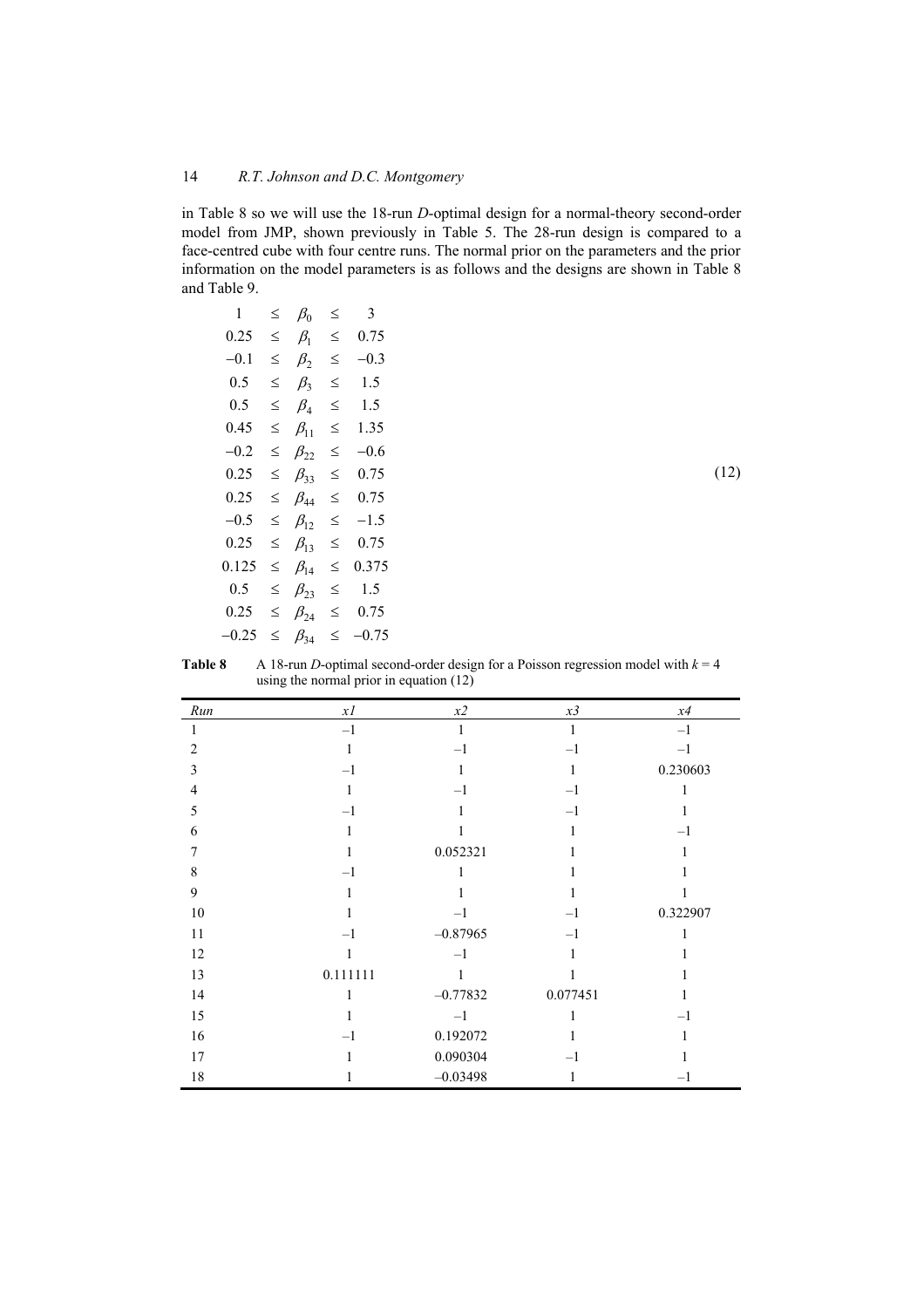| Run                     | $x\mathfrak{l}$ | x2           | x3           | $x4$         |
|-------------------------|-----------------|--------------|--------------|--------------|
| $\mathbf{1}$            | $\,1$           | $\,1$        | $\mathbf{1}$ | $-1$         |
| $\sqrt{2}$              | $\,1\,$         | $-1$         | $-1$         | $-1\,$       |
| $\overline{\mathbf{3}}$ | $-1$            | $-0.8367479$ | $-1$         | $\mathbf{1}$ |
| $\overline{4}$          | $\,1$           | $-1$         | $-0.0084293$ | $\,1\,$      |
| 5                       | $\,1\,$         | $\,1\,$      | $\mathbf{1}$ | $\,1\,$      |
| 6                       | $\,1\,$         | 0.03760119   | $\,1$        | $\mathbf{1}$ |
| $\boldsymbol{7}$        | $\mathbf{1}$    | 0.07620255   | 0.32317288   | $\,1\,$      |
| $\,8\,$                 | 0.11112387      | $\,1$        | $\mathbf{1}$ | $\,1\,$      |
| 9                       | $-1$            | $\,1$        | $\,1$        | $\,1$        |
| $10\,$                  | $\,1\,$         | $-1$         | $\mathbf{1}$ | $\mathbf{1}$ |
| 11                      | $\,1\,$         | $\mathbf{1}$ | $\,1$        | $\mathbf{1}$ |
| 12                      | $\,1\,$         | $-1$         | $\,1$        | $\mathbf{1}$ |
| 13                      | $-1$            | $\,1$        | $\,1$        | $-1$         |
| 14                      | $\,1\,$         | $-0.0754533$ | $\,1$        | $-1$         |
| 15                      | $-1$            | $-0.1834005$ | $\,1$        | $-1\,$       |
| 16                      | $\,1\,$         | $-1$         | $\,1$        | $-1$         |
| 17                      | 0.11110748      | $\mathbf{1}$ | $\mathbf{1}$ | $\mathbf{1}$ |
| $18\,$                  | $\,1$           | $-1$         | $-1$         | $-1\,$       |
| 19                      | $\mathbf{1}$    | $-1$         | $-1$         | $\mathbf{1}$ |
| $20\,$                  | $-1$            | $\,1$        | $\,1\,$      | $-1$         |
| $21\,$                  | $\,1\,$         | 0.13852609   | $-1$         | $\,1\,$      |
| $22\,$                  | $\,1$           | $-1$         | $\,1\,$      | $-0.0032746$ |
| $23\,$                  | $\,1\,$         | 0.22289572   | $\mathbf{1}$ | 0.30628991   |
| 24                      | $-1$            | $\,1$        | $-1$         | $\,1$        |
| 25                      | $\,1\,$         | $-1$         | $-1$         | $\,1\,$      |
| $26\,$                  | $-1$            | 0.18573968   | $\,1$        | $\,1\,$      |
| $27\,$                  | $-1$            | $\,1$        | $\,1\,$      | $\,1$        |
| 28                      | $-1$            | $\mathbf{1}$ | $\mathbf{1}$ | 0.24602819   |

**Table 9** A 28-run *D*-optimal second-order design for a Poisson regression model with  $k = 4$ using the normal prior in equation (12)

## **3 Efficiency of standard designs**

We have observed that the *D*-optimal response surface design for a generalised linear model can differ quite a bit from a response surface standard design, such as a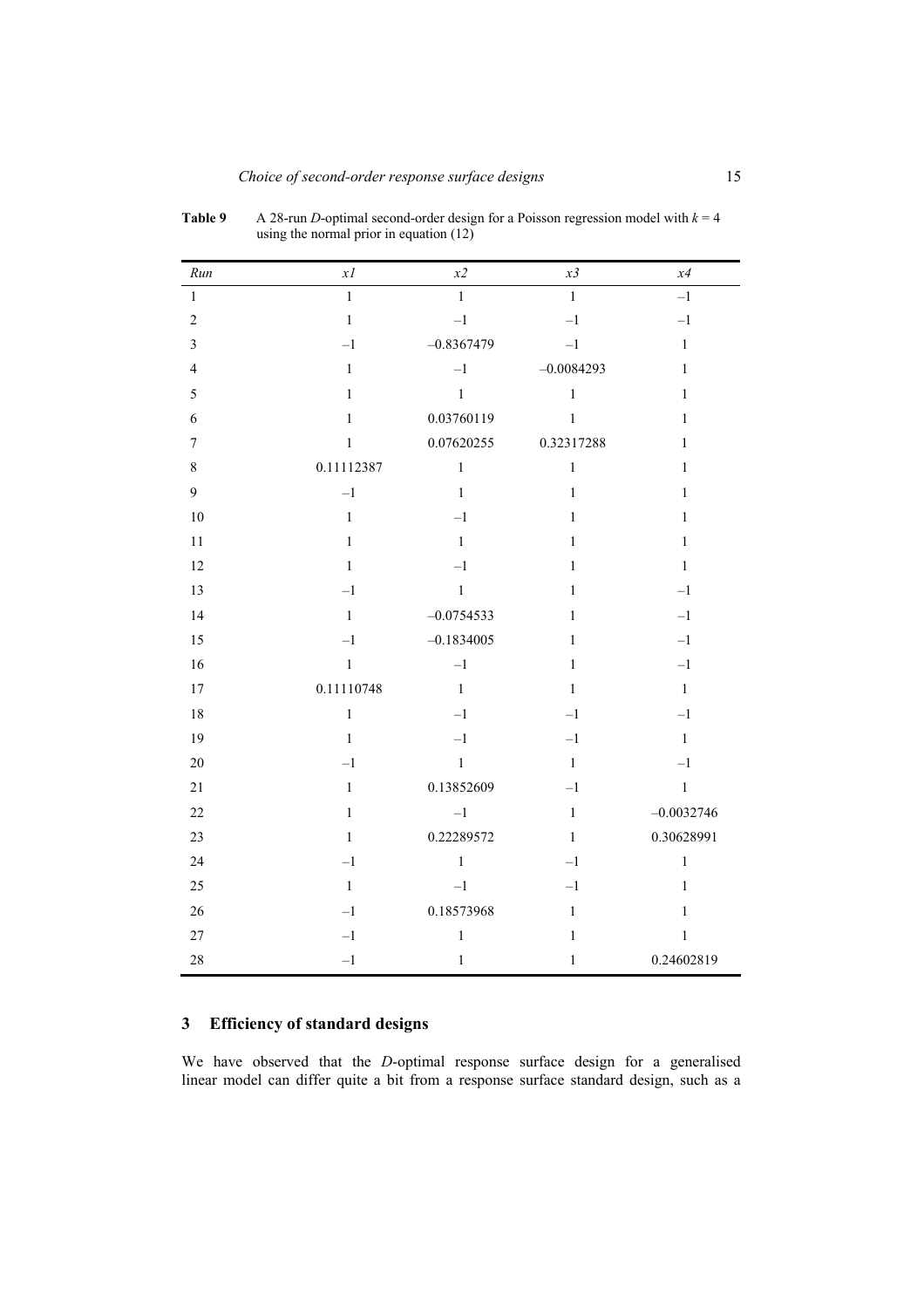face-centred cube. It is of interest to more formally compare the *D*-optimal design with the standard design. We will do this using a measure of design efficiency based on the design criterion in equation (6). Specifically, for a particular scenario (type of generalised linear model, prior distribution, and design), we will use Monte Carlo methods to randomly sample 1,000 times from the prior distribution for that scenario and for each choice of the parameter vector evaluate  $log|X'VX|$  for the standard design and the *D*-optimal design to produce a local efficiency at that set of prior parameters. The average of these  $\log |X'VX|$  values for each design is an approximation of the integral in equation (6). We take as the efficiency of the standard response surface design relative to the *D*-optimal design the ratio

$$
E = e^{\frac{1000}{2} \log |XY_iX|_{Factorial} - \sum_{i=1}^{1000} \log |XY_iX|_{D-optimal}} \tag{13}
$$

where  $p$  is the number of parameters in the model. Values of this ratio that are less than unity indicate that the standard design is less efficient than the *D*-optimal design for that particular scenario.

Table 10 shows the average of the local efficiencies for the optimal designs for the logistic and Poisson regression models compared to the standard design choices. The efficiencies vary from about 16% to slightly over 80%, with the standard designs exhibiting higher efficiencies for the Poisson case than for the logistic regression case. The efficiencies for the 18-run *D*-optimal design for the linear model for  $k = 4$  are lower that the efficiencies for the face-centred cube with 28 runs. This is not unexpected, as the 18-run design is nearly saturated and additional runs often improve design efficiency in these situation.

|         |      | Averaged relative efficiency standard design to D-optimal |                      |  |  |
|---------|------|-----------------------------------------------------------|----------------------|--|--|
| Factors | Runs | Logistic second-order                                     | Poisson second-order |  |  |
|         | 12   | 0.561992239                                               | 0.816186271          |  |  |
|         | 18   | 0.334293209                                               | 0.499726763          |  |  |
|         | 18   | 0.156658721                                               | 0.293492748          |  |  |
|         | 28   | 0.274875301                                               | 0.362560773          |  |  |

**Table 10** Average relative efficiency of a standard response surface design to the *D*-optimal design for a second-order logistic or Poisson regression model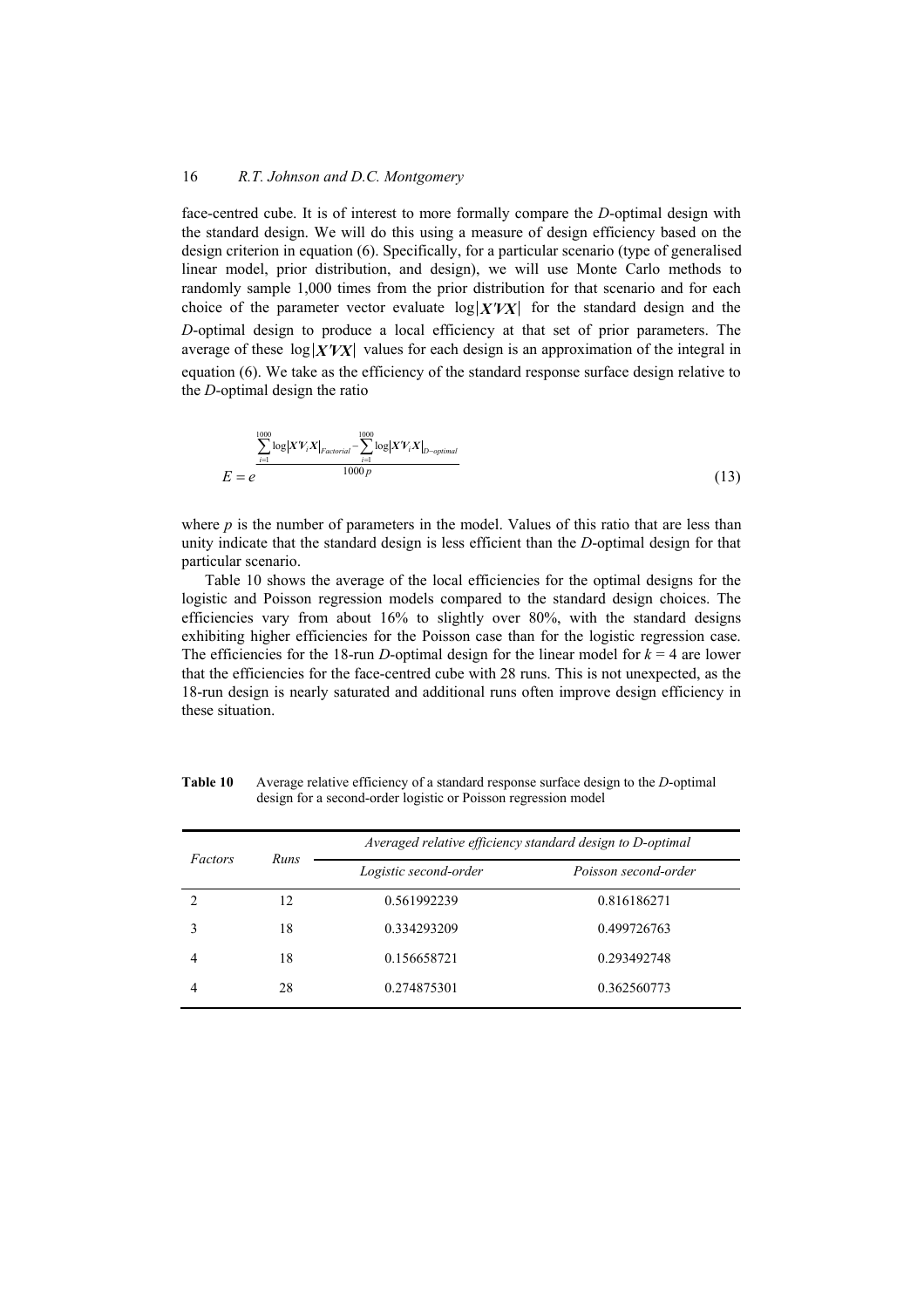Figures 3 and 4 present the histograms and summary statistics for the local efficiencies for all designs considered. Figure 3 contains the results for the logistic regression model and Figure 4 presents the Poisson regression model results. The histograms indicate that the local efficiencies can vary considerably. For example, in the logistic regression case with  $k = 3$ , the local efficiencies vary from about 14.5% to over 83%, and in the Poisson regression case with  $k = 3$  and  $n = 18$ , the local efficiencies vary from about 38.5% to almost 66%. Generally, there is less variability in the local efficiencies for the Poisson case than for the logistic regression model (binomial) case. This variability in local efficiency is a reflection of sampling different parameter vectors from the prior distribution. It is interesting to note, and not unexpected, that there are no situations where the local efficiency of the standard design exceeds the local efficiency of the optimal design chosen from that particular response distribution.

#### **Figure 3** Local relative efficiencies of the standard design versus the *D*-optimal logistic regression design (see online version for colours)



Note: All standards designs are face-centred cubes except for  $k = 4$  and  $n = 18$  where a *D*-optimal design for a linear model was used.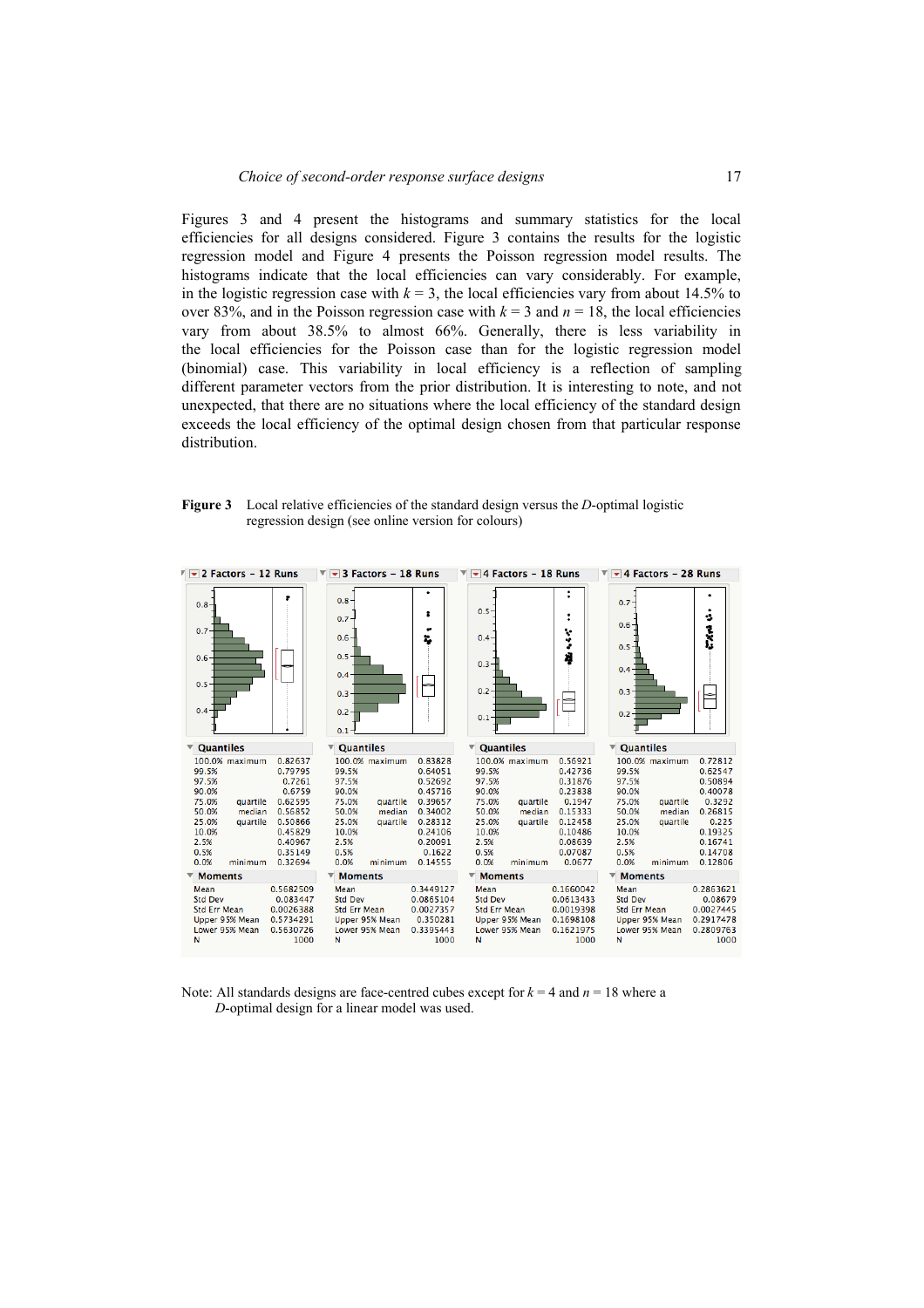

**Figure 4** Local relative efficiencies of the standard design versus the *D*-optimal Poisson regression design (see online version for colours)

Note: All standards designs are face-centred cubes except for  $k = 4$  and  $n = 18$  where a *D*-optimal design for a linear model was used.

#### **4 An application to plasma etching**

Semiconductor wafers usually undergo a series of repeated processing steps, one of which is plasma etching. This is often accomplished in a single-wafer tool in which the factors pressure, anode-cathode gap, and RF power are among those that can be controlled. Sometimes, the mixture of gas species is studied as well, but those components were fixed in this experiment. The objective of the experiment was to reduce and if possible, eliminate surface defects on the wafers that arise during etching. Previous experiments had determined operating conditions on pressure, anode-cathode gap and RF power that resulted in a satisfactory etch rate and near-optimal uniformity of the etched surface. The boundaries on those operating conditions cannot be exceeded, so a face-centred cube would be a reasonable choice of design if a standard design is to be used. However, the experimenter did not want to use this design because the response variable most likely has a Poisson distribution and a generalised linear model is going to be required to model the response. Therefore, an 18-run *D*-optimal design for a second-order Poisson regression model was selected. Based on previous experience with this etching tool and from conducting earlier experiments to study the occurrence of defects, the experimenters selected a normal prior with means and  $\pm 2\sigma$  ranges on the parameters as follows: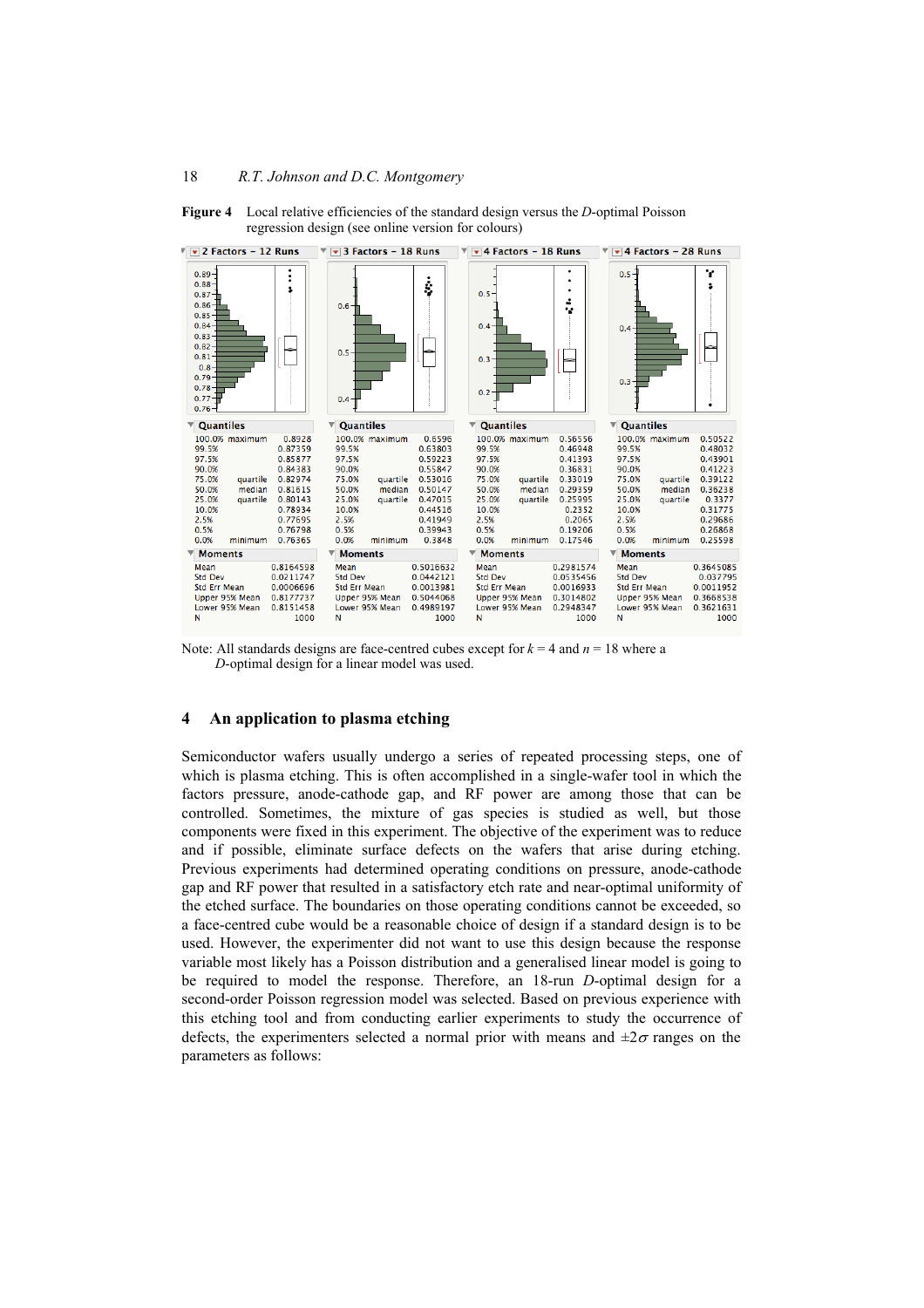| 1.     | ≤      | $\beta_0$    | ≤      | 4      |
|--------|--------|--------------|--------|--------|
| 0.22   | ≤      | $\beta_1$    | $\leq$ | 0.8    |
| $-0.1$ | ≤      | $\beta_2$    | ≤      | 0.8    |
| 0.5    | $\leq$ | $\beta_{3}$  | $\leq$ | $-1.5$ |
| 0.25   | $\leq$ | $\beta_{11}$ | ≤      | 0.75   |
| 0.25   | $\leq$ | $B_{22}$     | ≤      | 0.75   |
| 0.25   | ≤      | $\beta_{33}$ | $\leq$ | 0.75   |
| 0.25   | ≤      | $\beta_{12}$ | $\leq$ | 0.75   |
| 0.25   | ≤      | $\beta_{13}$ | ≤      | 0.75   |
| 0.5    | ≤      | $\beta_{23}$ | ≤      | 1.5    |

The design is shown in Table 11 and the output from JMP for fitting a Poisson generalised linear model to this data is shown in Table 12. There is no indication of lack-of-fit of the model, but some of the model terms, specifically  $x_1x_3, x_2x_3$  and  $x_3^2$ , have large *P*-values. We eliminated these terms and fit the reduced model shown in Table 13. This model is also an excellent fit to the data.

| Run            | $xI = pressure$ | $x2 = gap$   | $x3 = power$ | y, defects     |
|----------------|-----------------|--------------|--------------|----------------|
| $\,1$          | 0.011279        | $-1$         | $-1$         | $\overline{4}$ |
| $\overline{2}$ | $\,1$           | 0.298655     | $\,1\,$      | 12             |
| 3              | 0.182845        | 0.306462     | $\mathbf{1}$ | $\sqrt{6}$     |
| $\overline{4}$ | $-1$            | $-0.01709$   | $-1$         | $\overline{7}$ |
| 5              | $\,1$           | $-0.188$     | $-1$         | 22             |
| 6              | $\,1\,$         | $\,1$        | $\mathbf{1}$ | 13             |
| $\tau$         | $-1$            | $\mathbf{1}$ | $-1$         | 23             |
| $\,$ $\,$      | 0.349073        | $\mathbf{1}$ | 0.414667     | 12             |
| 9              | $-1$            | $-1$         | $-1$         | $\sqrt{2}$     |
| $10\,$         | $\,1\,$         | $\mathbf{1}$ | $\mathbf{1}$ | 13             |
| 11             | $-1$            | $\mathbf{1}$ | $\,1$        | $11\,$         |
| 12             | $\,1\,$         | $\mathbf{1}$ | 0.402996     | 16             |
| 13             | $\mathbf{1}$    | $\mathbf{1}$ | $-1$         | $27\,$         |
| 14             | $-1$            | $\mathbf{1}$ | $\mathbf{1}$ | $11\,$         |
| 15             | $\mathbf{1}$    | $-1$         | $-1$         | 19             |
| 16             | $\mathbf{1}$    | $-1$         | $\mathbf{1}$ | 9              |
| 17             | $\mathbf{1}$    | $\mathbf{1}$ | $-1$         | $27\,$         |
| $18\,$         | 0.26895         | 1            | 1            | $10\,$         |

**Table 11** The *D*-optimal design for the plasma etching experiment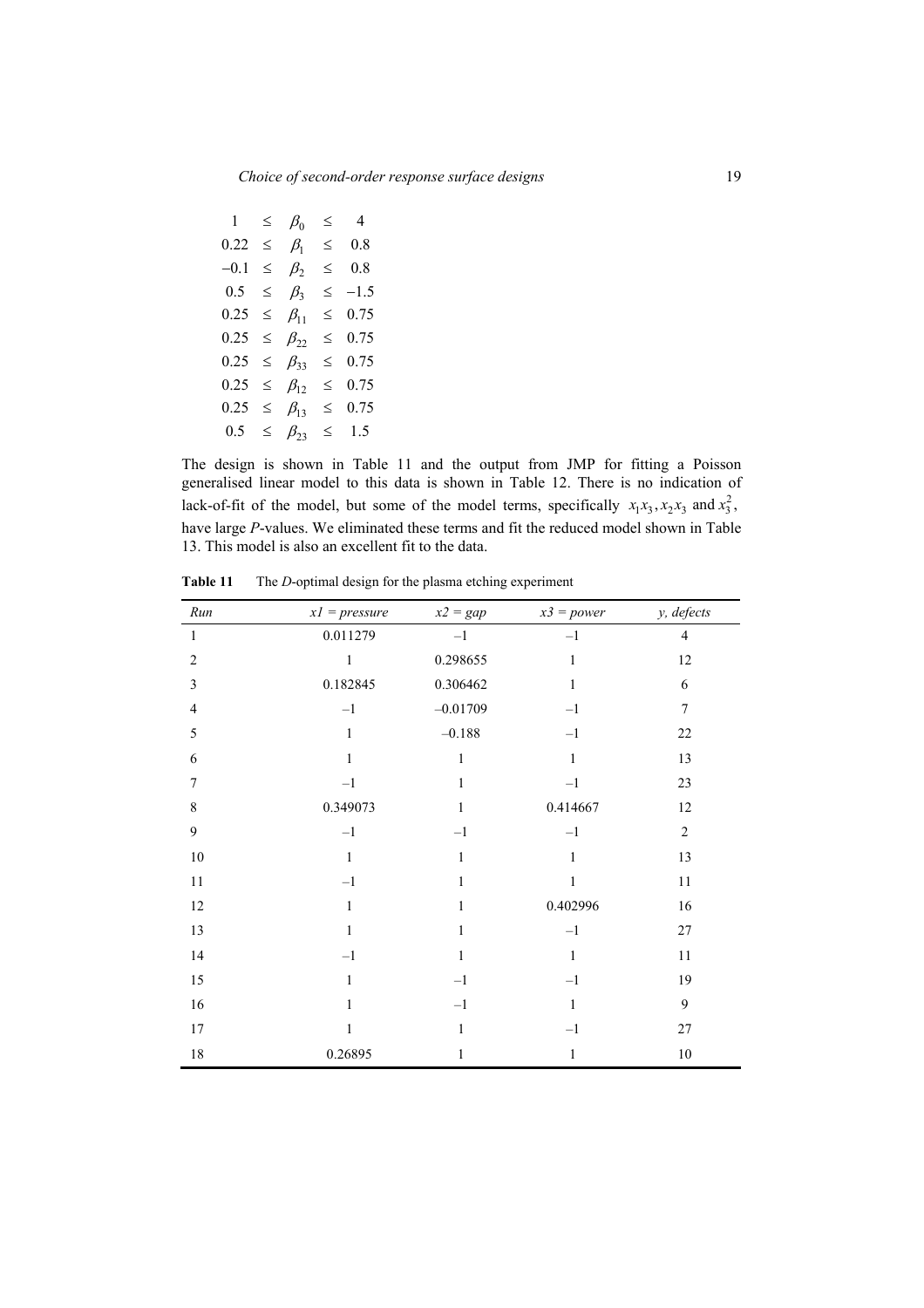### **Table 12** JMP output for the full second-order Poisson regression model

|                           |                            |                | Generalised linear model fit |                     |                    |                      |
|---------------------------|----------------------------|----------------|------------------------------|---------------------|--------------------|----------------------|
| Weight                    |                            |                |                              |                     | Variance of $Y$    |                      |
| Response                  | Defects                    |                |                              |                     |                    |                      |
|                           | Distribution<br>Poisson    |                |                              |                     |                    |                      |
| Link                      |                            |                |                              |                     | Log                |                      |
| Estimation method         |                            |                |                              |                     | Maximum likelihood |                      |
|                           | Observations (or sum wgts) |                |                              |                     | 1118               |                      |
|                           |                            |                | Whole model test             |                     |                    |                      |
|                           |                            |                | $L-R$                        |                     |                    |                      |
| Model                     |                            | -LogLikelihood | ChiSquare                    | DF                  |                    | Prob > ChiSq         |
| Difference                |                            | 509.575987     | 1019.152                     | $\overline{9}$      |                    | $< 0001*$            |
| Full                      |                            | 2387.63589     |                              |                     |                    |                      |
| Reduced                   |                            | 2897.21187     |                              |                     |                    |                      |
| Goodness of fit statistic |                            | ChiSquare      |                              | DF                  |                    | Prob > ChiSq         |
| Pearson                   |                            | 2.8272         |                              | 8                   |                    | 0.9447               |
| Deviance                  |                            | 2.8295         |                              | 8                   |                    | 0.9446               |
| AICc                      |                            |                |                              |                     |                    |                      |
| 4826.7003                 |                            |                |                              |                     |                    |                      |
|                           |                            |                | <b>Effects</b> tests         |                     |                    |                      |
|                           |                            |                | $L-R$                        |                     |                    |                      |
| Source                    |                            | DF             |                              | ChiSquare           |                    | Prob > ChiSq         |
| x1                        |                            | $\mathbf{1}$   |                              | 446.37281           |                    | $<.001*$             |
| x2                        |                            | 1              |                              | 303.05283           |                    | $<.001*$             |
| x3                        | $\mathbf{1}$               |                |                              | 222.51988           |                    | $<.001*$             |
| $x1^*x1$                  | 1                          |                |                              | 48.306618           |                    | $<.001*$             |
| $x1*x2$                   | 1                          |                |                              | 129.62517           |                    | $<.001*$             |
| $x2*x2$                   | 1                          |                | 3.1982568                    |                     | 0.0737             |                      |
| $x1*x3$                   |                            | 1              |                              | 0.7045149<br>0.4013 |                    |                      |
| $x2*x3$                   |                            | 1              |                              | 0.5858496           |                    | 0.4440               |
| $x3*x3$                   |                            |                |                              | 0.0046547           |                    | 0.9456               |
|                           |                            |                | Parameter estimates          |                     |                    |                      |
|                           |                            |                | $L-R$                        |                     |                    |                      |
| Term                      | Estimate                   | Std error      | ChiSquare                    | Prob ><br>ChiSa     | Lower CL           | Upper C <sub>L</sub> |
| Intercept                 | 1.8872405                  | 0.0768591      | 474.4063                     | $< 0.01*$           | 1.7351659          | 2.0364974            |
| хl                        | 0.6360931                  | 0.0385066      | 446.37281                    | $< 0.01*$           | 0.5625054          | 0.7135258            |
| x2                        | 0.74147                    | 0.0456714      | 303.05284                    | $< .001*$           | 0.6530479          | 0.8321816            |
| x3                        | $-0.377114$                | 0.0219884      | 222.51988                    | $< .001*$           | $-0.419537$        | $-0.333307$          |
| $x1^*x1$                  | 0.2602469                  | 0.0383729      | 48.306618                    | $< .001*$           | 0.1855693          | 0.3360036            |
| $x1*x2$                   | $-0.577428$                | 0.0535283      | 129.62517                    | $< .001*$           | $-0.683476$        | $-0.473596$          |
| $x2*x2$                   | $-0.045167$                | 0.025224       | 3.1982568                    | 0.0737              | $-0.09454$         | 0.0043401            |
| $x1*x3$                   | 0.0270944                  | 0.0323454      | 0.7045149                    | 0.4013              | $-0.036021$        | 0.0908333            |
| $x2*x3$                   | 0.0225041                  | 0.0295769      | 0.5858496                    | 0.4440              | $-0.03459$         | 0.0813652            |
| $x3*x3$                   | $-0.004839$                | 0.0709066      | 0.0046547                    | 0.9456              | $-0.142896$        | 0.1351451            |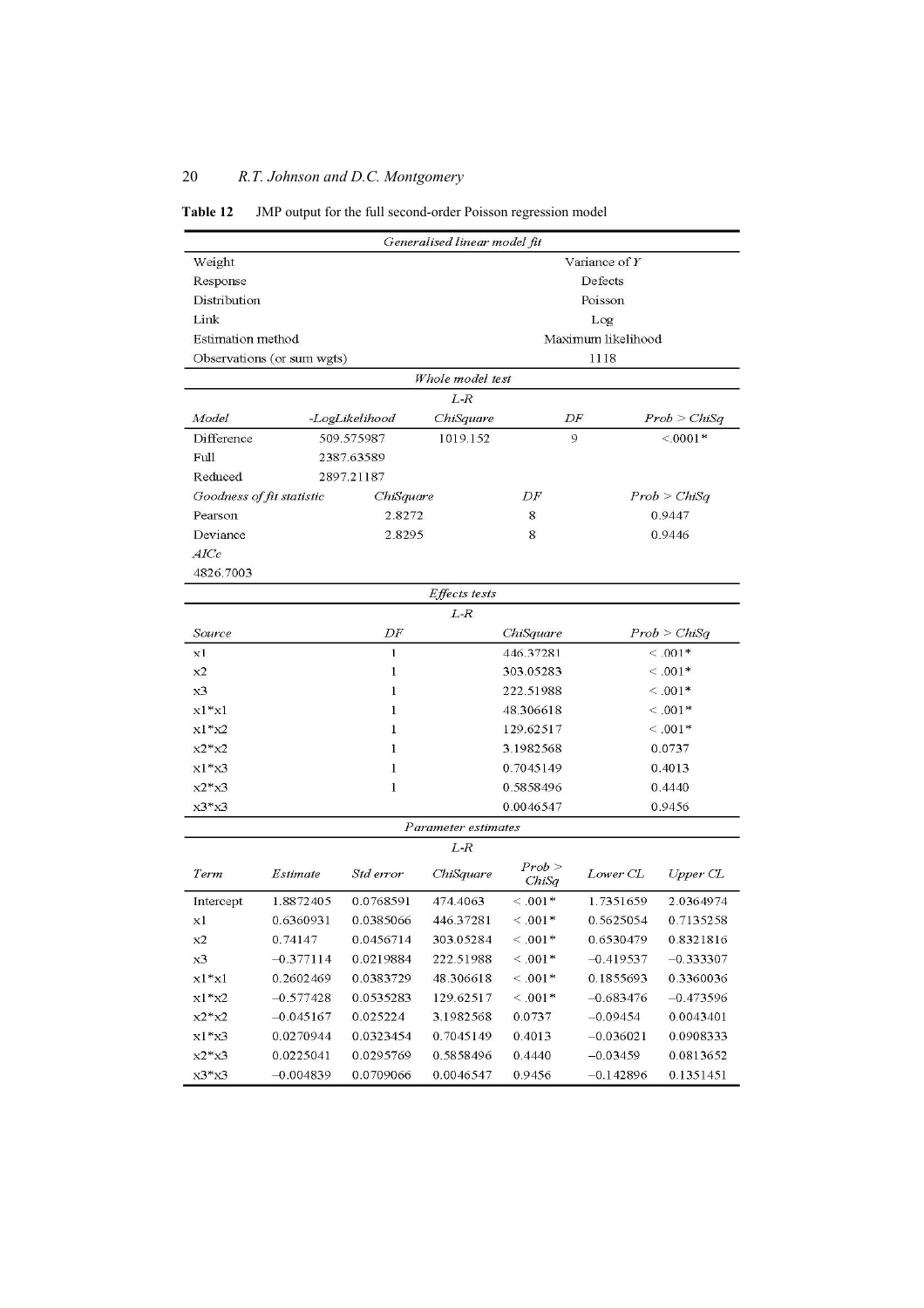## **Table 13** JMP output for reduced second-order Poisson regression model

| Generalised linear model fit |                            |                |                     |                 |                    |              |  |
|------------------------------|----------------------------|----------------|---------------------|-----------------|--------------------|--------------|--|
| Weight                       | Variance of Y              |                |                     |                 |                    |              |  |
| Response                     |                            |                |                     |                 | Defects            |              |  |
| Distribution                 |                            |                |                     |                 | Poisson            |              |  |
| Link                         |                            |                |                     |                 | Log                |              |  |
| Estimation method            |                            |                |                     |                 | Maximum likelihood |              |  |
|                              | Observations (or sum wgts) |                |                     |                 | 1118               |              |  |
|                              |                            |                | Whole model test    |                 |                    |              |  |
|                              |                            |                | $L-R$               |                 |                    |              |  |
| Model                        |                            | -LogLikelihood | ChiSquare           | DF              |                    | Prob > ChiSq |  |
| Difference                   |                            | 509.154603     | 1018.309            | 6               |                    | $< 0.001*$   |  |
| Full                         |                            | 2388.05727     |                     |                 |                    |              |  |
| Reduced                      |                            | 2897.21187     |                     |                 |                    |              |  |
| Goodness of fit statistic    |                            | ChiSquare      |                     | DF              |                    | Prob > ChiSq |  |
| Pearson                      |                            | 3.6651         |                     | 11              |                    | 0.9787       |  |
| Deviance                     |                            | 3.6722         |                     | 11              |                    | 0.9785       |  |
| AICc                         |                            |                |                     |                 |                    |              |  |
| 4801.3145                    |                            |                |                     |                 |                    |              |  |
|                              |                            |                | Effects tests       |                 |                    |              |  |
|                              |                            |                | $L-R$               |                 |                    |              |  |
| Source                       |                            | DF             |                     | ChiSquare       |                    | Prob > ChiSq |  |
| x1                           |                            | 1              |                     | 446.01513       |                    | $< 0.01*$    |  |
| x2                           |                            | 1              |                     | 542.36627       |                    | $\leq .001*$ |  |
| x <sub>3</sub>               |                            | 1              |                     | 594.94919       |                    | $< 0.01*$    |  |
| $x1*x1$                      |                            | 1              |                     | 53.37396        |                    | $0.001*$     |  |
| $x1*x2$                      |                            | 1              |                     | 296.14918       |                    | $< 0.01*$    |  |
| $x2*x2$                      |                            | 1              |                     | 2.830613        |                    | 0.0925       |  |
|                              |                            |                | Parameter estimates |                 |                    |              |  |
| Term                         | Estimate                   | Std error      | ChiSquare           | Prob ><br>ChiSq | Lower CL           | Upper CL     |  |
| Intercept                    | 1.8949772                  | 0.0449511      | 1045.4678           | $< 0.01*$       | 1.8058067          | 1.9820546    |  |
| x1                           | 0.6307513                  | 0.0379366      | 466.01513           | $\leq .001*$    | 0.5583088          | 0.7071012    |  |
| x2                           | 0.7302926                  | 0.0398101      | 542.36627           | $\leq .001*$    | 0.6540568          | 0.8101906    |  |
| x3                           | $-0.367087$                | 0.0143953      | 594.94919           | $1001*$         | $-0.395217$        | $-0.338786$  |  |
| $x1*x1$                      | 0.2661641                  | 0.0374249      | 53.37396            | $\leq .001*$    | 0.1933563          | 0.3400761    |  |
| $x1*x2$                      | $-0.546541$                | 0.0390759      | 296.14918           | $1001*$         | $-0.625142$        | $-0.471887$  |  |
| $x2*x2$                      | $-0.039879$                | 0.0236517      | 2.830613            | 0.0925          | $-0.086122$        | 0.0065949    |  |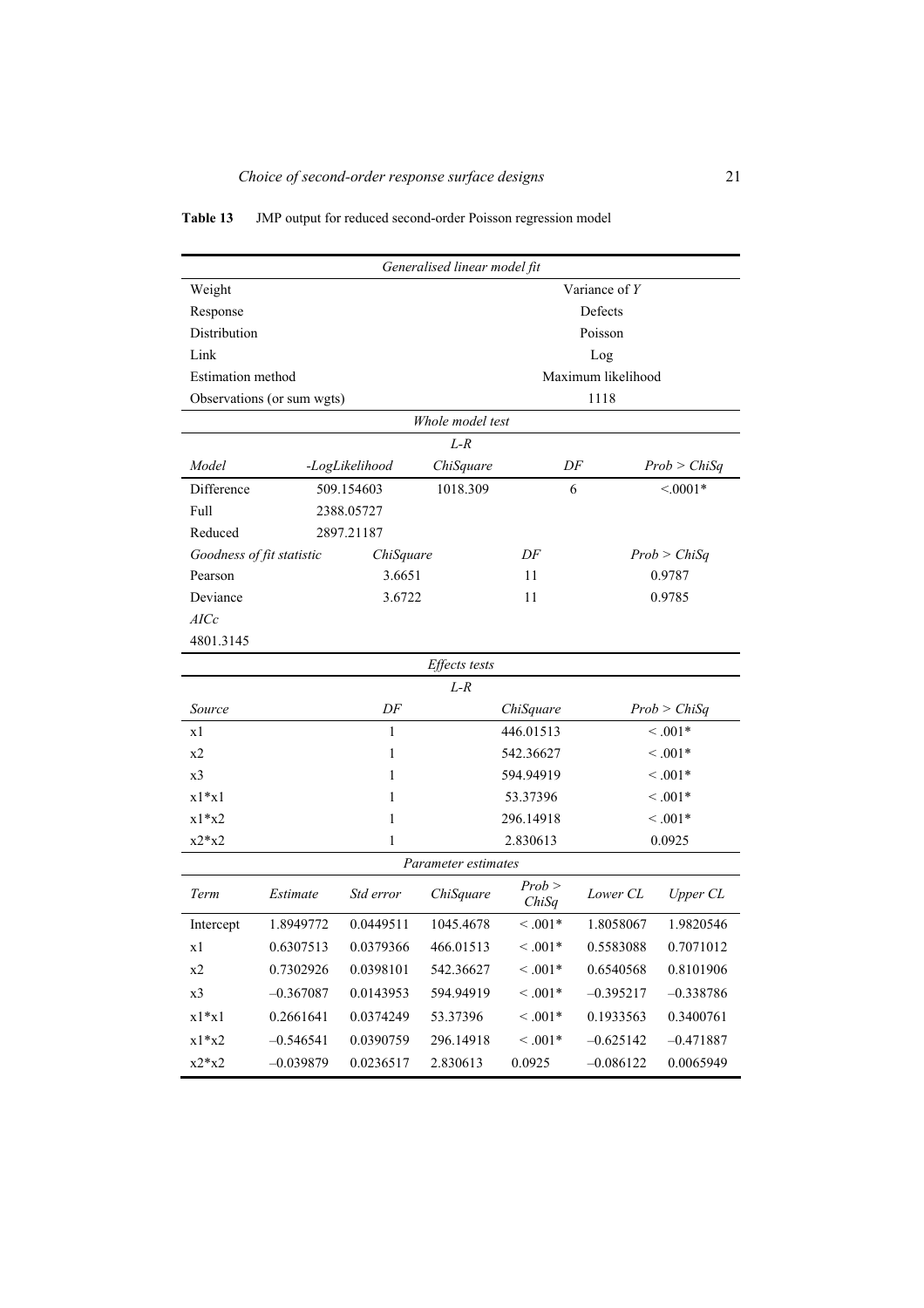Figures 5 and 6 present the prediction profiler and contour plot from JMP for the reduced model. From examining these plots, it is apparent that operating this process in the vicinity of low pressure, small gap and high power presents the best opportunity for defect reduction. Because the operating conditions are near the extremes of the region, one might be tempted to conduct further experiments outside of these boundaries. However, it has been established that operating outside of this region leads to unacceptable etch rate and uniformity.

**Figure 5** Contour profile plots from JMP (see online version for colours)



**Figure 6** Contour plot from JMP with  $x1 = 1$  (see online version for colours)